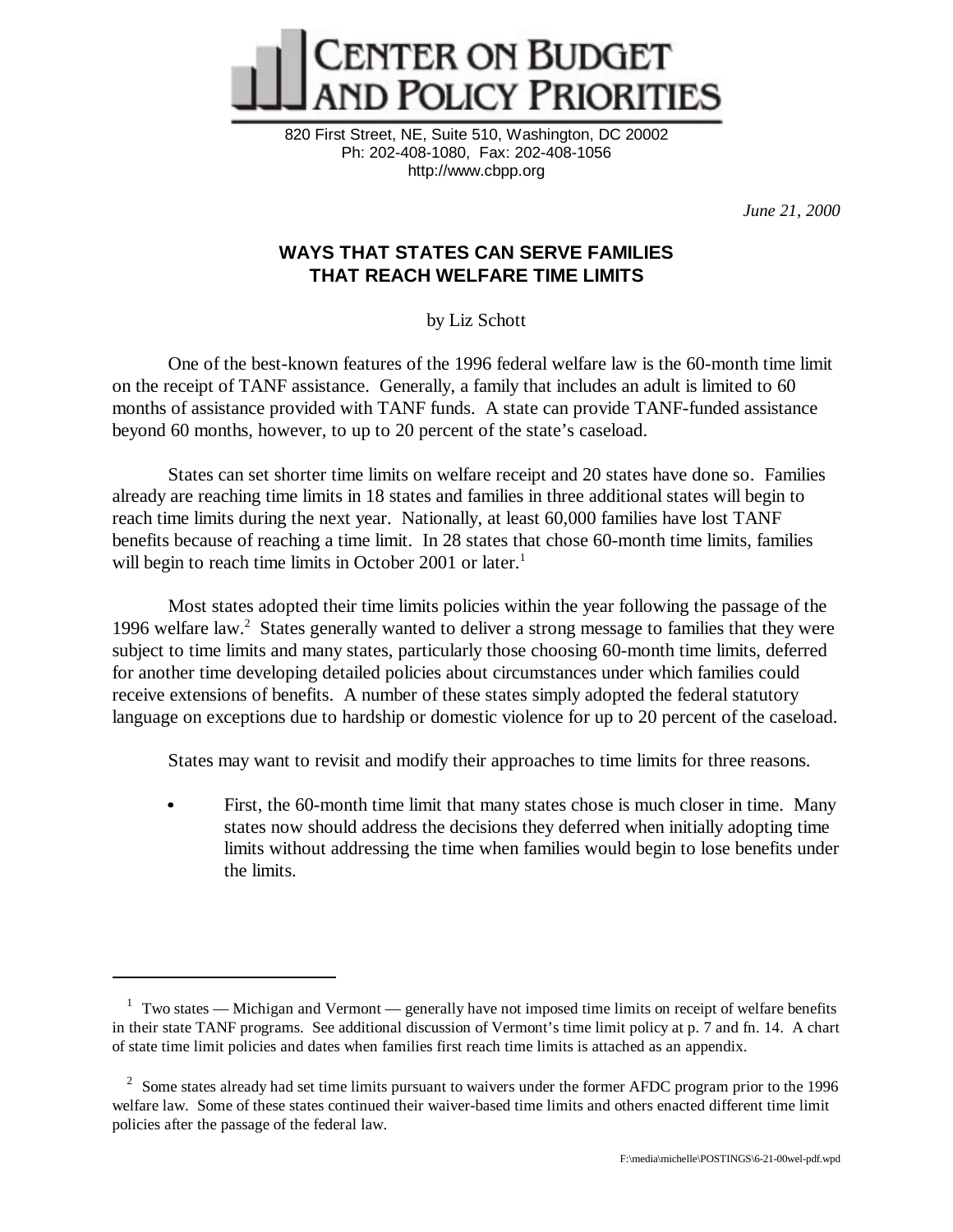- Second, since states first set their time limit policies, HHS has issued final TANF rules and other guidance that clarify and expand state flexibility to use state and, in some cases, federal funds to assist families beyond 60 months.
- $\bullet$  Finally, as TANF caseloads have been reduced by half in this strong economy, and many of the families remaining on TANF have multiple barriers to employment, states may wish to continue to assist in various ways many or most of the remaining families beyond the time limit.

A threshold question for policymakers to consider is what happens when a family reaches a time limit. While much of the focus may be on extensions of time limits — and in particular, the 20 percent limit on TANF-funded extensions specified in the federal welfare law — federallyfunded extensions are only one way that states can serve families as they reach time limits. While many states will need to better define the criteria for extensions of benefits, it also is important for states to think more broadly about a range of ways to address the needs of families reaching time limits. States have flexibility under the federal welfare law to design their time limit policies to include various approaches.

- $\bullet$  A state can impose the time limit on the adults and continue benefits to the children when a family reaches the time limit. At least six states that impose time limits do not stop aid to children when the time limit is reached.
- $\bullet$  A state can provide wage-paying community service jobs to adults in families that reach the time limit and are not fully employed.
- $\bullet$  A state can provide ongoing cash work supports to families that lose ongoing TANF cash assistance due to time limits.
- $\bullet$  A state can provide extensions to the time limit without limiting the number of extensions to 20 percent of the caseload.
- $\bullet$  A state can provide safety net assistance to families that lose benefits due to time limits.

This paper discusses each of these approaches that states can take to address the needs of families facing loss of welfare due to time limits. It also discusses how these approaches can be funded with state or federal welfare funds.

# **Federal Law Gives States Flexibility to Design Their Own Approaches to Meeting Needs of Families Reaching Time Limits**

Under the federal welfare law, a family that includes an adult generally is limited to 60 months of federal TANF-funded assistance. A state can provide *federal* TANF-funded assistance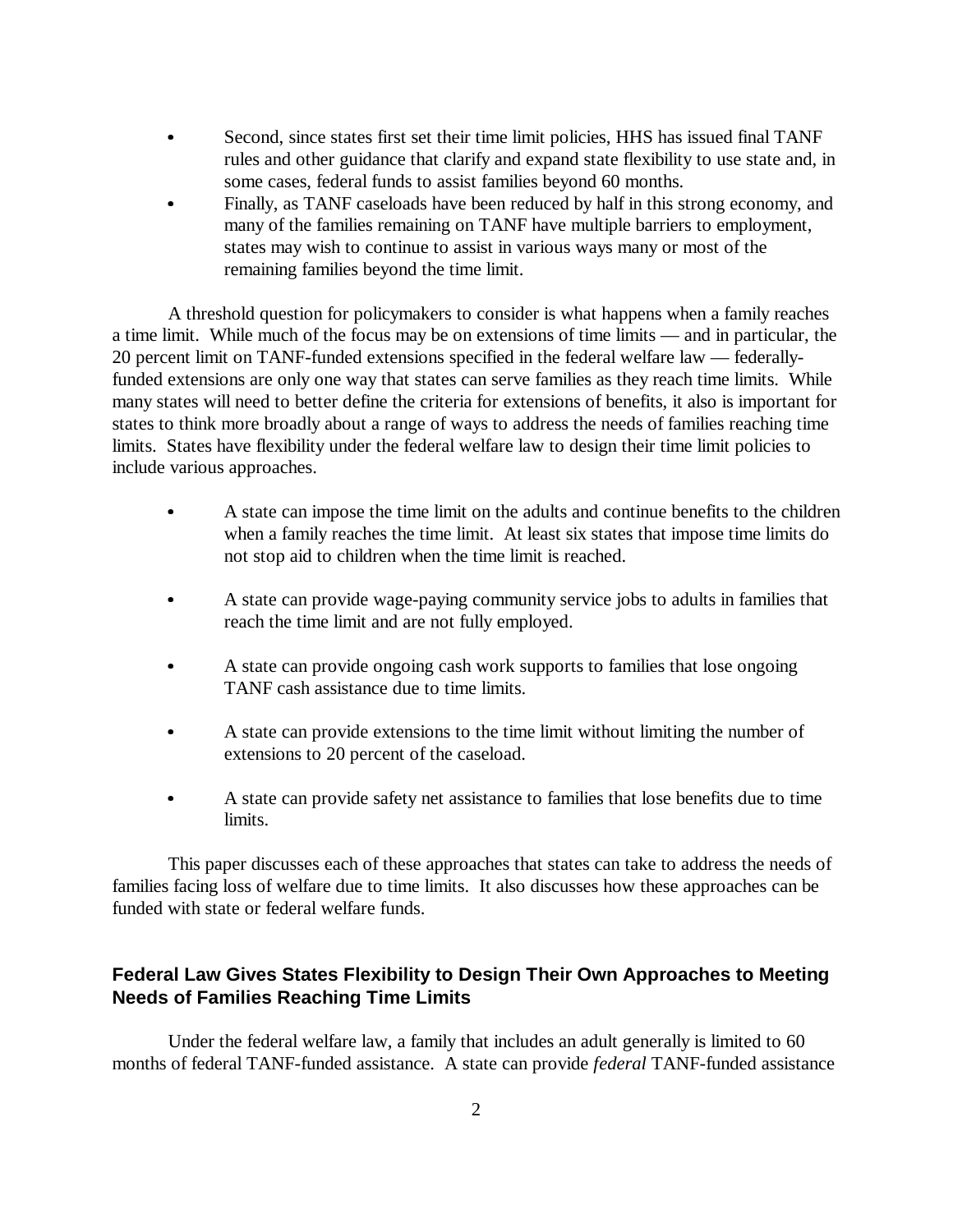beyond 60 months, however, to up to 20 percent of the state's caseload based on hardship or if the family includes an individual who has been subject to domestic violence.<sup>3</sup> In addition, a state has flexibility under federal law to use *state* funds to continue assistance beyond 60 months to more families. The federal welfare law requires a state to continue to spend state dollars in an amount equal to at least 80 percent (or in some cases, 75 percent) of its historic state welfare spending, but states are not required to impose time limits on the assistance provided with these state "maintenance of effort" (MOE) funds.<sup>4</sup>

Within this framework governing the use of federal TANF funds and state MOE funds, states have great flexibility to set time limits that are shorter than 60 months or not to impose time limits at all.<sup>5</sup> Nearly all states have imposed time limits that are stricter than required by federal law. They have done so in two primary ways — by imposing time limits shorter than 60 months and by imposing time limits on assistance provided with state MOE funds.

Twenty states have imposed time limits that are shorter than 60 months. Of these, 17 states terminate assistance to the entire family when the time limit is reached and three states continue benefits to the children when this shorter time limit is reached.<sup>6</sup>

Nearly all states have placed a time limit on the use of state MOE funds for cash assistance. This is not required by federal law. Under federal law, states can use MOE funds to provide benefits to families that do not qualify for federal TANF assistance due to time limits.<sup>7</sup> For example, states can use state MOE funds to extend benefits for the entire family beyond 60 months for more than 20 percent of the caseload. States also can use state funds to continue cash

3 42 USC § 608(a)(7); 45 CFR § 264.1.

4 42 USC § 609(a)(7); 45 CFR § 263.2(b).

<sup>5</sup> In addition, another aspect of the federal welfare law applies to states with an approved waiver granted under the former AFDC program. States that continue waiver-based time limits can use TANF funds to provide assistance pursuant to the terms of the waiver, even if providing such assistance would otherwise be inconsistent with the time limit restrictions that the federal law places on use of TANF funds.

<sup>6</sup> A brief summary of state time limit policies and dates when families will first reach time limits is attached as an appendix. Greater details about state time limit policies is available through the State Policy Documentation Project at http://www.spdp.org/tanf/timelimit.htm. The State Policy Documentation Project is a joint project of the Center for Law and Social Policy and the Center on Budget and Policy Priorities. For a cross-state overview of state implementation of time limits in seven states, see Dan Bloom, *Welfare Time Limits: An Interim Report Card*, Manpower Demonstration Research Corporation, April 1999, available at http://www.mdrc.org.

7 42 USC § 609(a)(7)(B)(i)(III); 45 CFR § 263.2(b)(1)(ii).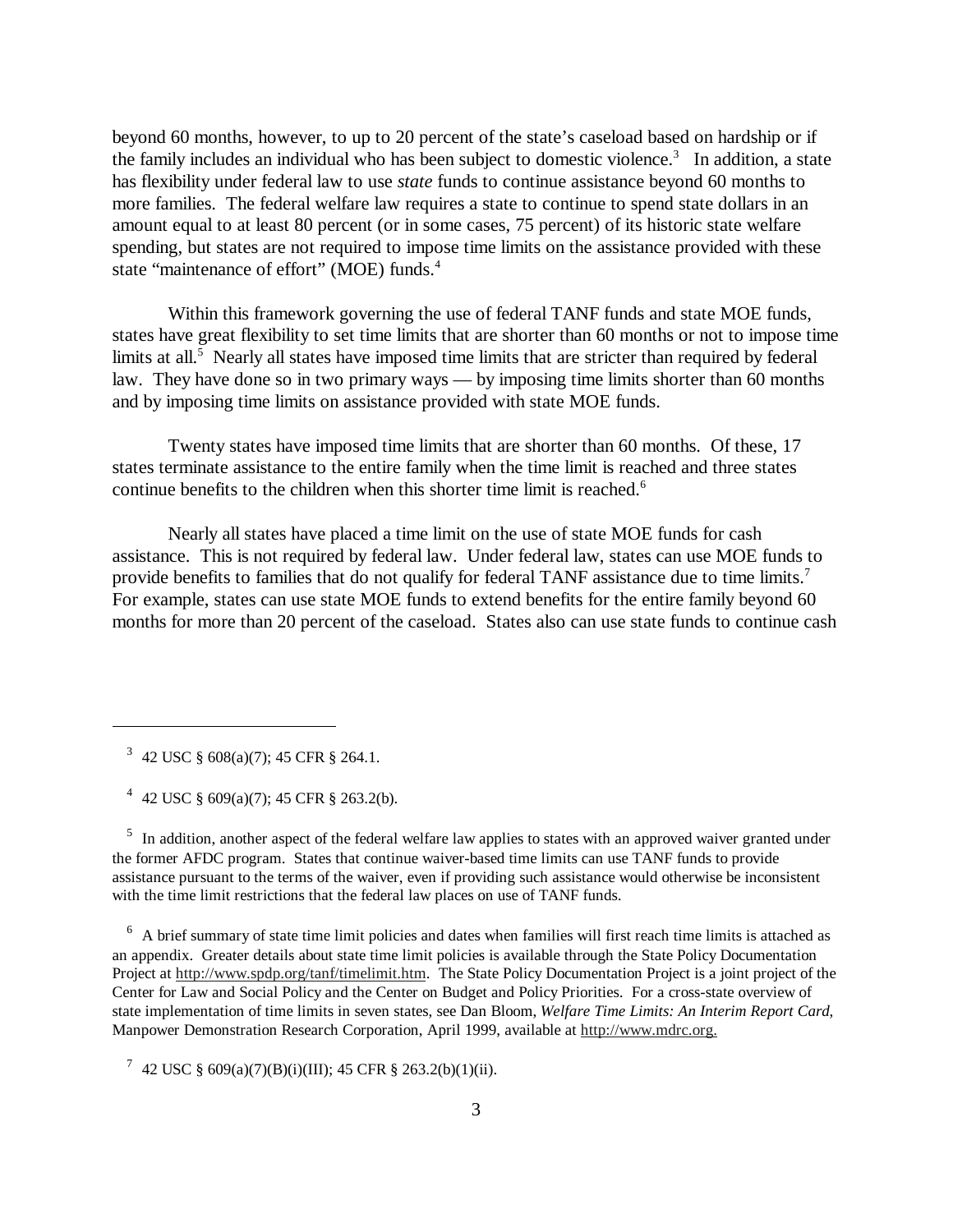benefits to the children in the household beyond 60 months.<sup>8</sup>

#### **Exemptions: When Time Clocks Do Not Run**

This paper addresses ways states can meet the needs of families subject to time limits after the family reaches a time limit. It is important to note that some families are not subject to time limits. The federal welfare law sets forth circumstances under which the federal time clock does not run. In addition, states have flexibility to decide which families are subject to time limits and which families are exempt from time limits.

The federal welfare law sets forth circumstances when states *must not* count receipt of assistance toward the federal 60-month TANF clock. Specifically, the law excludes months during which a parent or pregnant woman received assistance as a child provided that he or she was not the head of household or married to the head of household. In addition, the law excludes months of assistance received by an adult living in Indian country or an Alaska Native village with high unemployment. The law also excludes any months for which the only assistance an individual receives is noncash assistance under the Welfare-to-Work program.

The majority of states exempt additional groups of families from the *state's* time limit for cash TANF benefits. The most frequent reasons for time limit exemptions are that a parent or caretaker is disabled (26 states) or is caring for a household member who is disabled (22 states). Other time limit exemptions include policies that stop the clock when an adult is caring for a young child (13 states); when an adult is pregnant (10 states); when a parent or caretaker is elderly (17 states); for victims of domestic violence (18 states); when child care is unavailable (8 states); when other services that have been specified in an employment plan are unavailable (5 states); when the caretaker is not the parent (6 states); and when an adult is employed (7 states — in some of these states the person must be working a minimum number of hours or must be in subsidized employment).

Detailed information about state time limit exemptions is available through the State Policy Documentation Project at http://www.spdp.org/TANF/timelimit.htm. For additional discussion about state exemption choices, see Liz Schott, *State Choices on Time Limit Policies in TANF-funded Programs*, Center on Budget and Policy Priorities, September 1998, available at http://www.cbpp.org/9-1-98wel.htm.

States also can use federal TANF funds to help families beyond 60 months in several ways. As previously mentioned, a state can use federal TANF funds to provide ongoing assistance to a family that includes an adult beyond 60 months for up to 20 percent of the caseload. (For further discussion of the 20 percent extension option, see page 15.) In addition,

<sup>&</sup>lt;sup>8</sup> See discussion of both of these examples below at pp. 13-16 and pp. 5-6, respectively. For further discussion on state flexibility to use MOE funds to serve certain families beyond the federal time limit restrictions, see Liz Schott, *State Choices on Time Limit Policies in TANF-funded Programs*, Center on Budget and Policy Priorities, September 1998, available at http://www.cbpp.org/9-1-98wel.htm.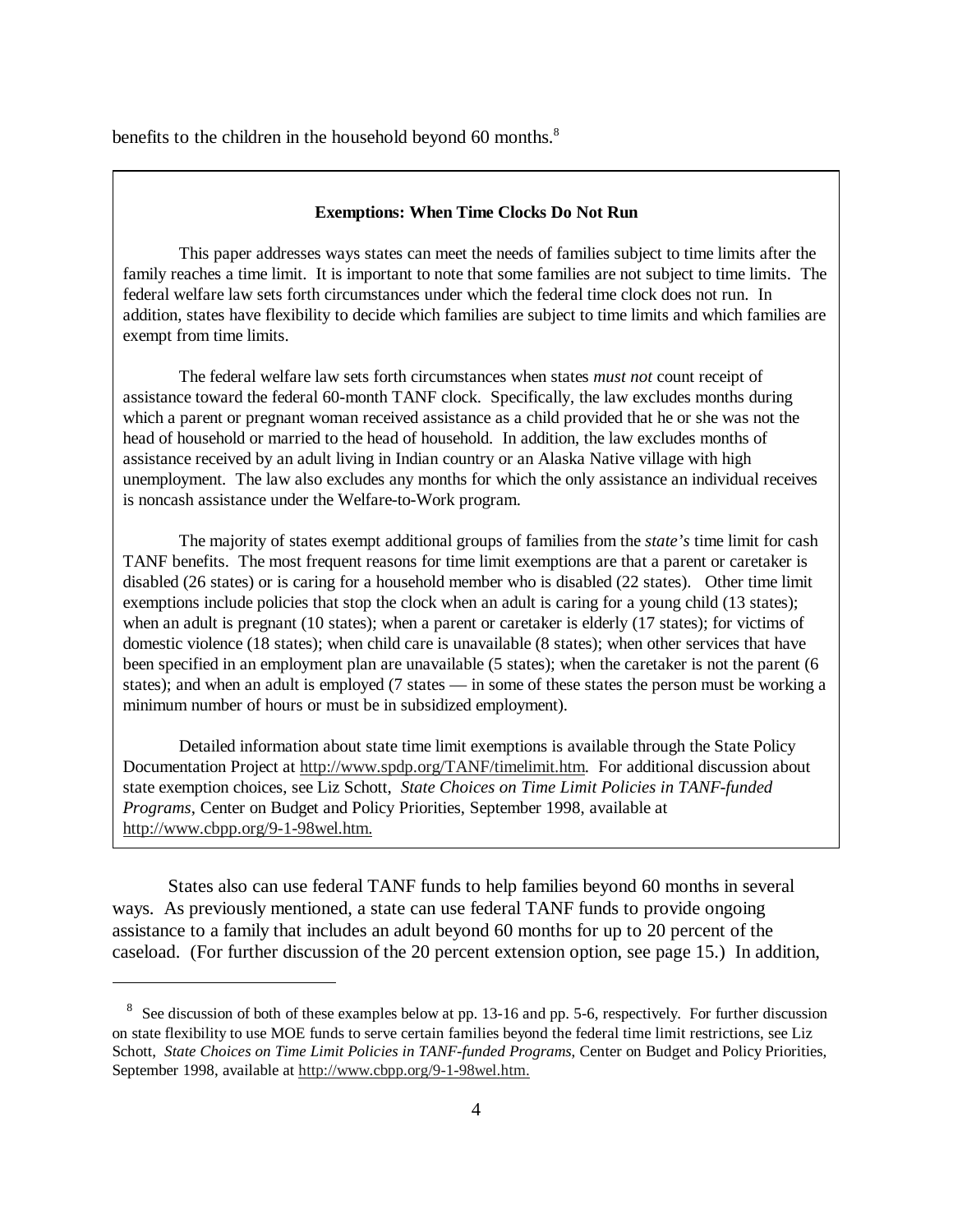because the 60-month TANF time limit applies to TANF-funded *assistance*, a state can use TANF funds to provide any aid that is not considered assistance (as defined in the final TANF rules) even if a family has already exhausted the 60–month time limit.

Under the final TANF rules, "assistance" includes cash or noncash payments designed to meet a family's ongoing basic needs for food, clothing, shelter and other household expenses. The rules explicitly *exclude* certain benefits from the definition of assistance. Assistance does not include, among other things, supportive services to families that are employed or work subsidies paid to employers to help cover the costs of employee wages, benefits, supervision or training.<sup>9</sup> Because of this definition, states have new opportunities under the final TANF rules to use federal TANF funds to help support families, including families that have reached TANF time limits. Two of the approaches to serving families that have reached time limits discussed in this paper providing work supports to employed families and providing subsidized community service jobs — involve benefits that are not "assistance" that can be funded with federal TANF funds.

## **Ways State Can Help Families Reaching Time Limits**

States need not limit themselves to defining which groups of families can qualify for federal "20 percent extensions" when considering how to address the needs of families reaching time limits. This section discusses in greater detail ways that states can use federal TANF or state MOE funds to serve families that reach time limits and still need aid.

#### **A state can continue benefits to the children in the family.**

Stopping assistance to the entire family when a family reaches a time limit, while a policy aimed at affecting the behavior of the parents, may result in hurting the children. It also could undermine one of the purposes of the federal welfare law — assisting needy families so that children can be cared for in their homes. Parents may face the anomalous situation that their children cannot continue to receive assistance if the children continue to live with them, but the children could receive assistance if, instead, the children go to live with other relatives.<sup>10</sup>

Some states have chosen to continue to provide basic assistance for the needs of the children when a family reaches the state's TANF time limit. Six states continue benefits to the

<sup>&</sup>lt;sup>9</sup> 45 CFR § 260.31. For additional discussion of the definition of "assistance" and examples of benefits states can provide that are not assistance, see Eileen Sweeney et al., *Windows of Opportunity: Strategies to Support Families Receiving Welfare and Other Low-income Families in the Next State of Welfare Reform*, Center on Budget and Policy Priorities, January 2000, available at http://www.cbpp.org/1-12-00wel.htm.

 $10$  In response to the State Policy Documentation Project survey, every state indicated that after a child and parent had received assistance together for 60 months, the child could continue to receive assistance if he or she lived with another relative and the parent was not in the home. See Time Limit Findings in Brief at http://www.spdp.org/TANF/timelimits/timelimitexpl.htm.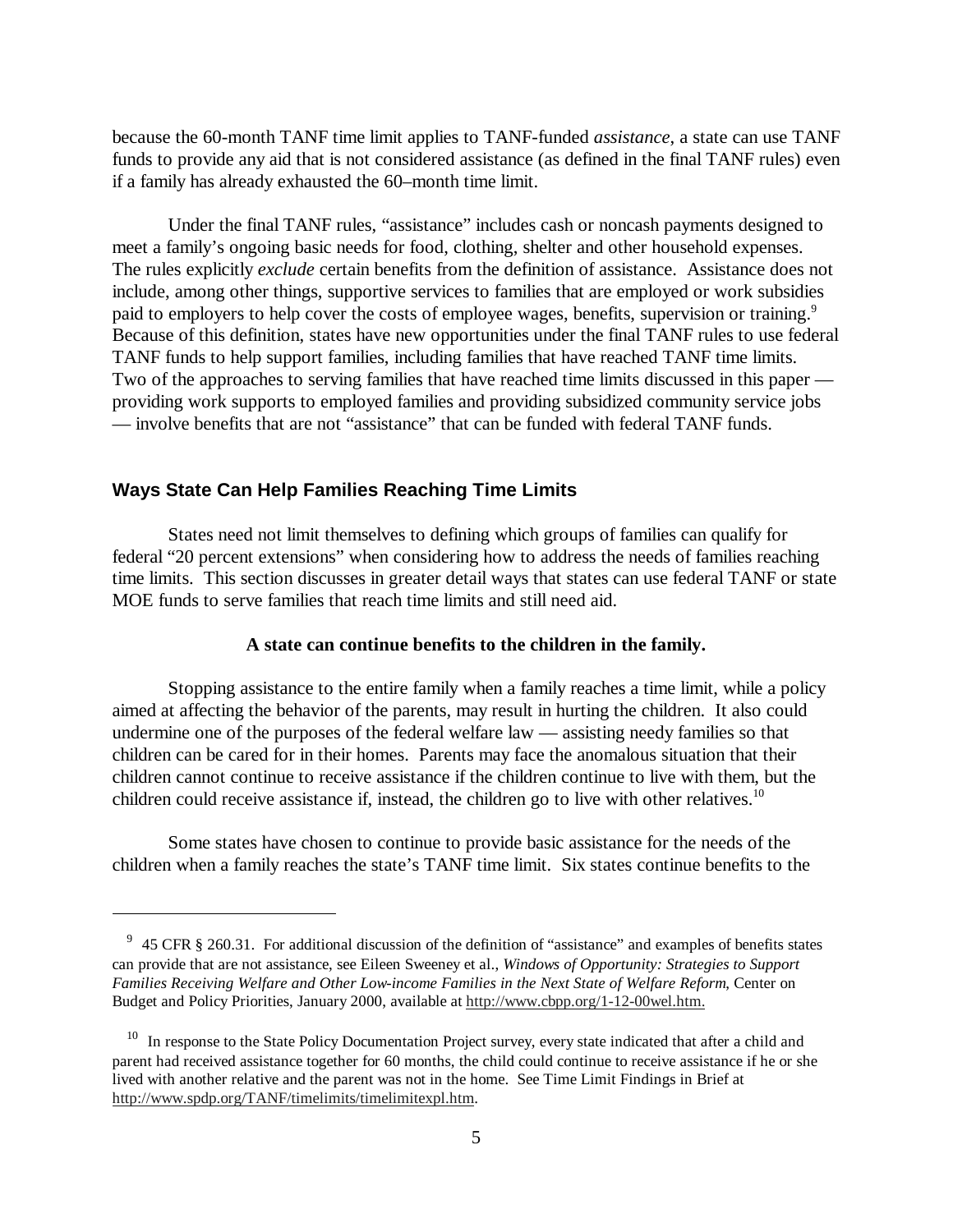children when the family reaches the time limit. They are Arizona, California, Indiana, Maine, Maryland, and Rhode Island.<sup>11</sup>

Any state can make this same policy choice and use state maintenance-of-effort funds to pay for benefits after 60 months. A state also can use federal TANF funds to continue benefits to the children if the parent has not received federal TANF assistance for the full 60 months.12 For example, both Indiana and Arizona have a 24-month time limit on benefits for adults but have no time limit on benefits for the children. In these states, when the parent is removed from the grant after 24 months and benefits continue to the children, the family will not reach the 60-month TANF time limit because there is no family that *includes an adult* receiving assistance beyond 24 months. Thus the state could continue to use federal TANF funds to provide benefits to the children even beyond 60 months and these benefits would not count toward the 20 percent limit on TANF-funded extensions.<sup>13</sup>

#### **A state can provide subsidized community service jobs to unemployed parents.**

Welfare time limits implement the view that welfare should be temporary and parents are expected to support their families through work rather than welfare. Not all parents will be working, however, when the family reaches a time limit on receipt of cash assistance. In particular, parents with low skills or other barriers to employment are less likely to be employed.

 $12$  States considering a change in policy should be aware, however, that in the final TANF rules, HHS acknowledged that continuing TANF-funded benefits beyond 60 months to child-only cases when the parent has been taken off the grant prior to reaching the 60-month limit is permissible but suggested that it will monitor trends in the child-only caseload and may revisit this issue. In addition, there is some ambiguity as to whether a state also could use federal TANF funds for a child (but not an adult) if the family with the adult had received assistance for 60 months rather than only if the family had received assistance for *less than* 60 months. Since there is no question that it is permissible to use TANF funds if the adult did not receive TANF assistance for 60 months, a prudent state that wishes to take this approach would be well advised to ensure that the parent does not receive assistance for the full 60 months.

<sup>13</sup> Both Indiana and Arizona had implemented their 24-month time limit on adults pursuant to waivers granted under the former AFDC program and both states certified to HHS that they would continue to follow their waiver policies instead of TANF time limit policies as they are permitted to do under the federal welfare law. While continuing their waiver approaches gives these states additional flexibility with respect to time limits, it is not necessary that a state have a waiver-based time limit to use federal TANF funds to extend benefits to children beyond 60 months if the adult has not received assistance for the full 60 months.

<sup>&</sup>lt;sup>11</sup> Also, Texas continues benefits to the children when the family initially reaches the state's own time limit until the family reaches the federal 60-month lifetime time limit. (Texas imposes a time limit of 12, 24 or 36 months depending upon the adult's education level and work experience.)

In addition, New York state continues to provide for the needs of the family through its Safety Net Assistance program discussed at p. 16 below. Vermont (with one new, narrow exception) and Michigan do not impose time limits that cut off welfare benefits to family members. See additional discussion of Vermont's time limit policy at p. 7 and fn. 14.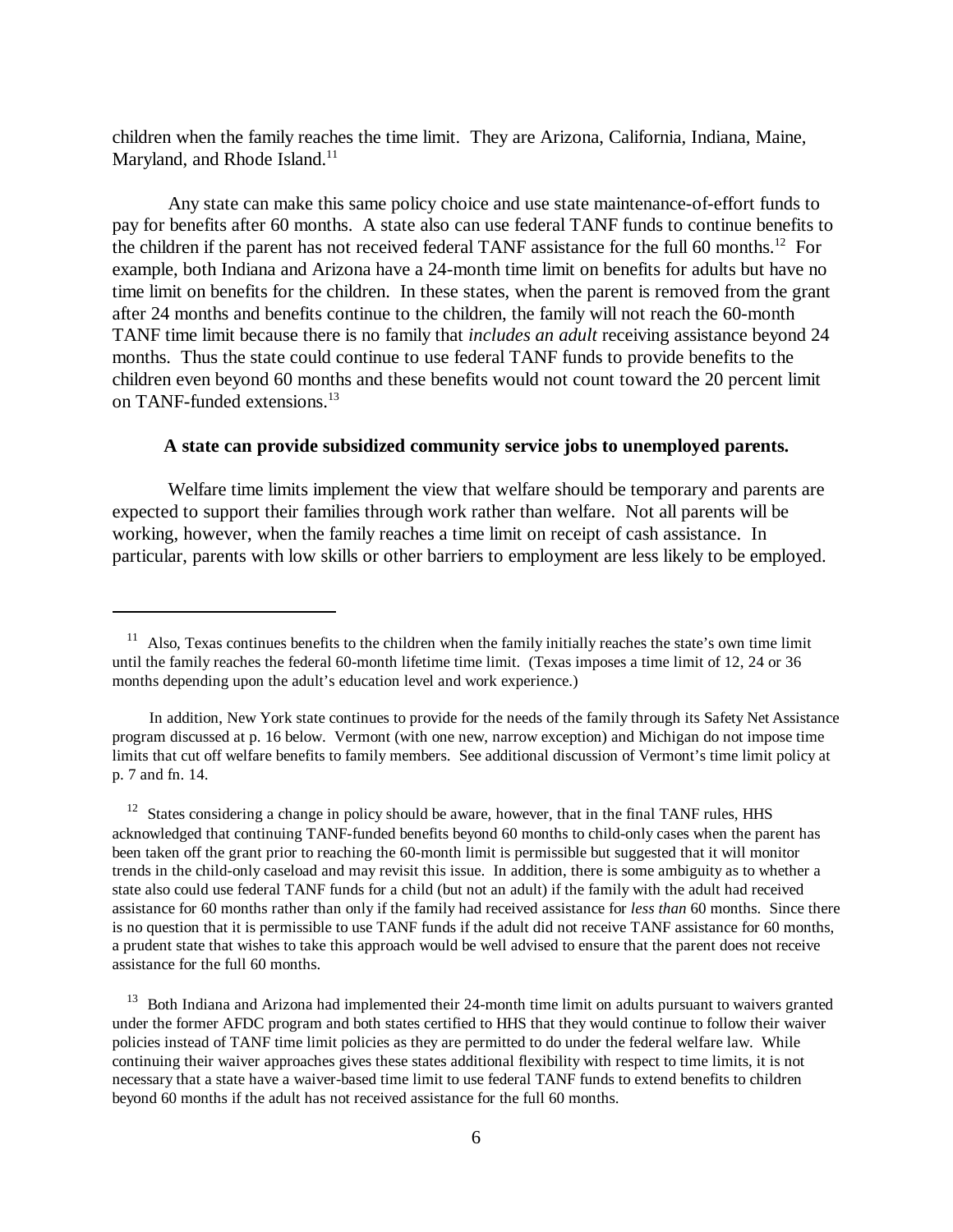In addition, in specific local areas or when there is an economic downturn nationally, there may not be sufficient jobs for all adults reaching time limits.

States can help families that have reached time limits in ways other than providing cash assistance payments. An alternate approach is to provide the parent with subsidized employment that serves the needs of the community through private nonprofit or public agencies. Publiclyfunded community service jobs can enable unemployed families losing welfare due to time limits to gain valuable work experience, provide a public service, and earn wages to support their families. Participants also qualify for the federal Earned Income Tax Credit, and, in at least a dozen states, also can qualify for a state EITC. This approach meets the time limit philosophy that parents should work rather than receive welfare for an unlimited time, while still providing basic income support for the family.

Vermont has been following this approach with its Community Service Employment program. Vermont has a "work trigger" time limit which requires participation in employment after 30 months of benefit receipt for single-parent recipients and after 15 months for two-parent families.<sup>14</sup> Two months prior to reaching the time limit, parents must engage in job search. When a family reaches the time limit and has not found employment, the adult must participate in a community service job if one is available. In Vermont, Community Service Employment placements are for 10 months, followed by two months of job search. Subsequent 10-month placements followed by two months of job search are also available. Because of the strong economy, most families reaching the time limit have not needed to use Community Service Employment placements. Those who have been placed in subsidized jobs generally have averaged only three to four months in the program after which they either have found unsubsidized employment or have been determined unable to participate in work activities and thus not subject to the state's "work trigger" time limit.

In Ohio, families will begin to reach the state's 36-month time limit in October 2000. The state has indicated that counties may provide TANF-funded subsidized employment placements for families that no longer qualify for TANF due to the time limit. Because these choices have

<sup>&</sup>lt;sup>14</sup> This "work trigger" time limit has been the only time limit in Vermont. Vermont's welfare reform program was implemented in July 1994 pursuant to a waiver under the AFDC program which the state has continued to follow. The waiver expires in June 2001 and the state has recently enacted significant legislation to implement its post-waiver approach to welfare reform. The new program will retain the Community Service Employment Program under which parents can be provided with subsidized community service jobs when the work trigger time limit is reached. The new program shortens the work trigger time limit to 12 months (or 18 months in certain circumstances). It generally does not impose a time limit on receipt of benefits and instead mandates the state agency to structure TANF funding in a manner that will allow it to meet federal requirements and continue benefits to needy families beyond 60 months. The new Vermont law will impose a time limit on welfare receipt in one limited circumstance. Specifically, it sets up a special program to provide financial assistance for parents participating in post-secondary education and a parent who receives a post-secondary degree through this new program is limited to 12 months of TANF benefits during the five year period *after* receiving the degree. The new law (H. 843) is available at http://www.leg.state.vt.us/docs/2000/bills/passed/H-843.HTM.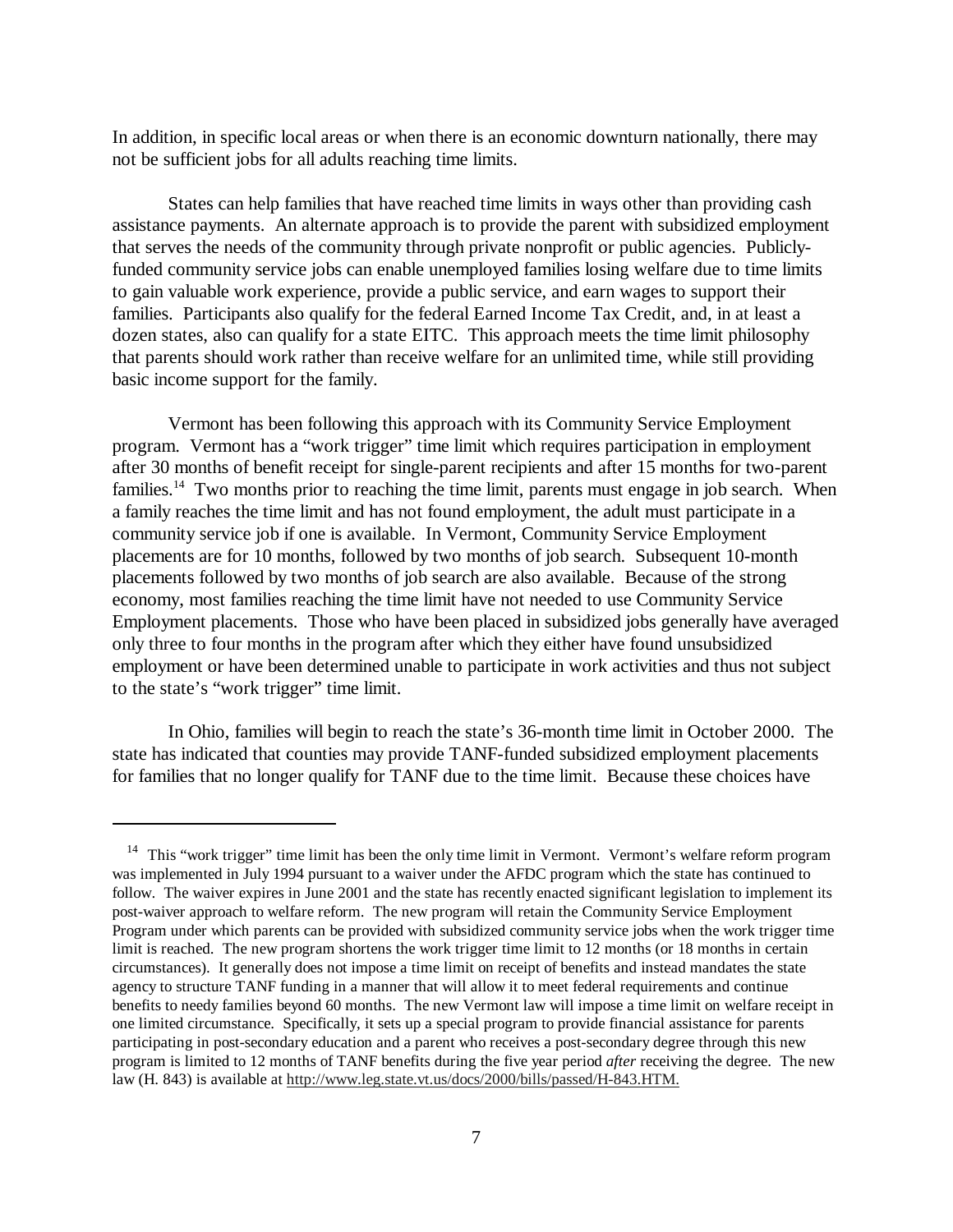devolved to the county level in Ohio, it is up to each county to choose whether to develop wagepaying jobs for families that lose cash TANF benefits due to time limits.

A number of other states and localities also currently operate community service jobs programs, including Washington State, San Francisco, Philadelphia, Miami, Detroit, and Baltimore. In addition, New York City recently enacted a program that will create 7,500 placements, each lasting 12 months, over the next three years. While these other programs serve families before they reach a time limit on assistance, a state can incorporate both approaches and provide community service jobs to adults in families that have not yet reached a time limit as well as to adults in families that have reached a time limit.

There are many design issues for states or localities to consider in developing community jobs in private nonprofit or public agencies.<sup>15</sup> Community jobs should be viewed as a transitional step for persons who are unable to obtain unsubsidized employment and participation is generally time limited, often for periods of one year or less. Because the community job is a transitional placement, it is important that it help the individual become more employable. Thus, the job should include supervision as well as work responsibilities and tasks that promote learning and enhance future employment. It is also beneficial if the program incorporates an education or training component.

While the capacity of these programs may not be large enough to serve all families reaching time limits, states can use community service jobs as one of an array of options for families that are reaching time limits.<sup>16</sup> Given the time needed to develop, implement, and expand community jobs programs, states or localities that are interested in adding this approach should move forward promptly and not wait until families are reaching time limits.

A state can use federal TANF funds to provide wage subsidies in community jobs programs for families that already have reached the federal TANF 60-month limit. Because

 <sup>15</sup> For further information, see Eileen Sweeney et al. *Windows of Opportunity: Strategies to Support Families Receiving Welfare and Other Low-income Families in the Next State of Welfare Reform*, Center on Budget and Policy Priorities, January 2000, pp. 35-6, available at http://www.cbpp.org/1-12-00wel.htm; Clifford Johnson, *Publicly-Funded Jobs for Hard-to-Employ Welfare Recipients,* revised September 1999, available at http://www.cbpp.org/714wtw.htm; Clifford Johnson, William Schweke, Matt Hull, *Creating Jobs: Public and Private Strategies for the Hard-to-Employ,* Center on Budget and Policy Priorities and the Corporation for Enterprise Development, April 1999, available at http://www.cbpp.org/6-28-99jc.pdf; Clifford M. Johnson and Alex Goldenberg, *Work to Be Done: Designing Publicly-Funded Jobs To Meet Community Needs*, Center on Budget and Policy Priorities, September 1999, available at http://www.cbpp.org/9-24-99wtw.htm; Marie Cohen, *Work Experience and Publicly-Funded Jobs for TANF Recipients,* Welfare Information Network, September 1998, available at http://www.welfareinfo.org/newwork.htm.

<sup>&</sup>lt;sup>16</sup> Community jobs programs generally serve hundreds, or in some cases, thousands, of families. The program in Baltimore is planning to serve 1,100 participants and the Philadelphia program has the capacity to serve 750 participants. The Detroit program is serving 1,000 participants. Washington State began with 540 jobs in selected locations but plans to serve 3,300 participants statewide by June 2001. The New York City program will create 7,500 community service job placements over the next three years.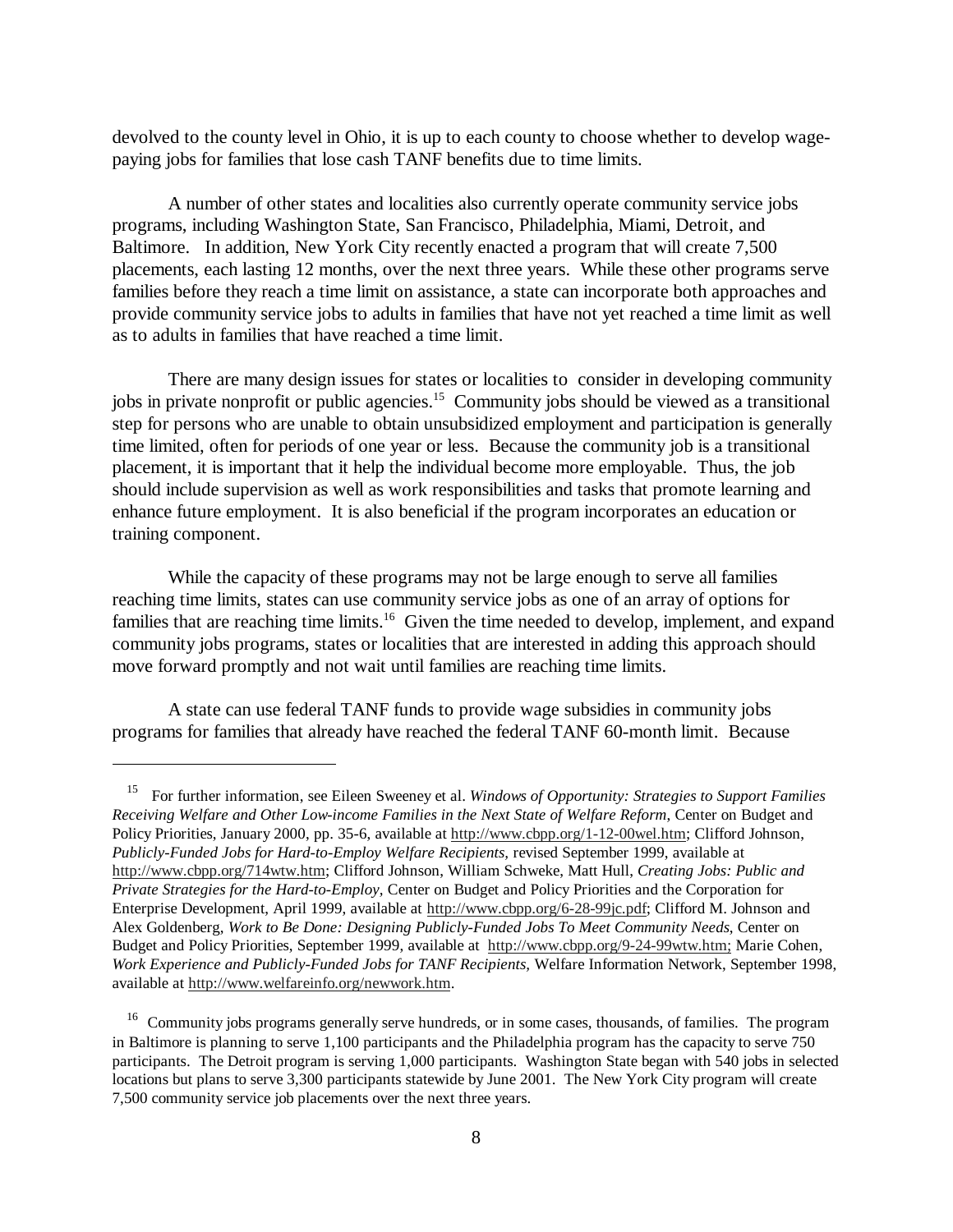subsidies to employers to cover costs of employee wages, benefits, training or supervision are *not* defined as "assistance" under the final TANF rules, a state can provide such subsidies on behalf of a family that includes an adult that already has received assistance for 60 months.17 Because the family is not receiving assistance, a family that receives only TANF-funded wage subsidies does not count toward the 20 percent of the caseload limit on TANF-funded assistance beyond 60 months.

In order to use TANF funds to provide wage subsidies beyond 60 months without counting toward the 20 percent limit, states need to design their programs so that families that have reached time limits do not receive any TANF-funded "assistance" to supplement the subsidized wage. A state that wants to provide additional benefits to supplement the wages can do so by providing TANF-funded benefits that are *not* considered "assistance" under the final TANF rules. For example, a state could provide participants with a cash transportation allowance since, as discussed more fully in the next section, work supports for employed persons are not considered "assistance." In addition, if a state wishes to provide a welfare grant to supplement wages from subsidized employment — as some state community jobs programs do — the supplement can be provided to families that reached 60 months with state maintenance-of-effort funds. $18$ 

## **A state can provide work supports for employed families.**

Many families reaching a time limit are employed but their earnings are sufficiently low that, had they not reached a time limit, they would continue to qualify for at least some amount of cash TANF benefits. In studies of families that have lost benefits due to time limits, 44 percent of families in Florida, 63 percent of families in Virginia, and 85 percent of families in

<sup>&</sup>lt;sup>17</sup> 45 CFR § 260.31. For further discussion on the definition of assistance, see discussion above at p. 5 and references in fn. 9.

<sup>&</sup>lt;sup>18</sup> These same design considerations apply when a state provides community service jobs to families that have not yet reached the time limit. Months employed in jobs subsidized with TANF funds do not count against a participant's 60-month TANF time limit on cash assistance as long as the family does not receive any other TANFfunded assistance. Therefore, a state may wish to design any supplemental payments in the community service jobs program so that participation does not unnecessarily run TANF time limits on participants. To the extent that states are running time clocks on participants in community service jobs it is either because the state has chosen to run a state time limit even though the federal time limit is not running or because the program is designed in a way that results in participants also receiving some TANF-funded benefits that are considered assistance and the federal time limit thus applies.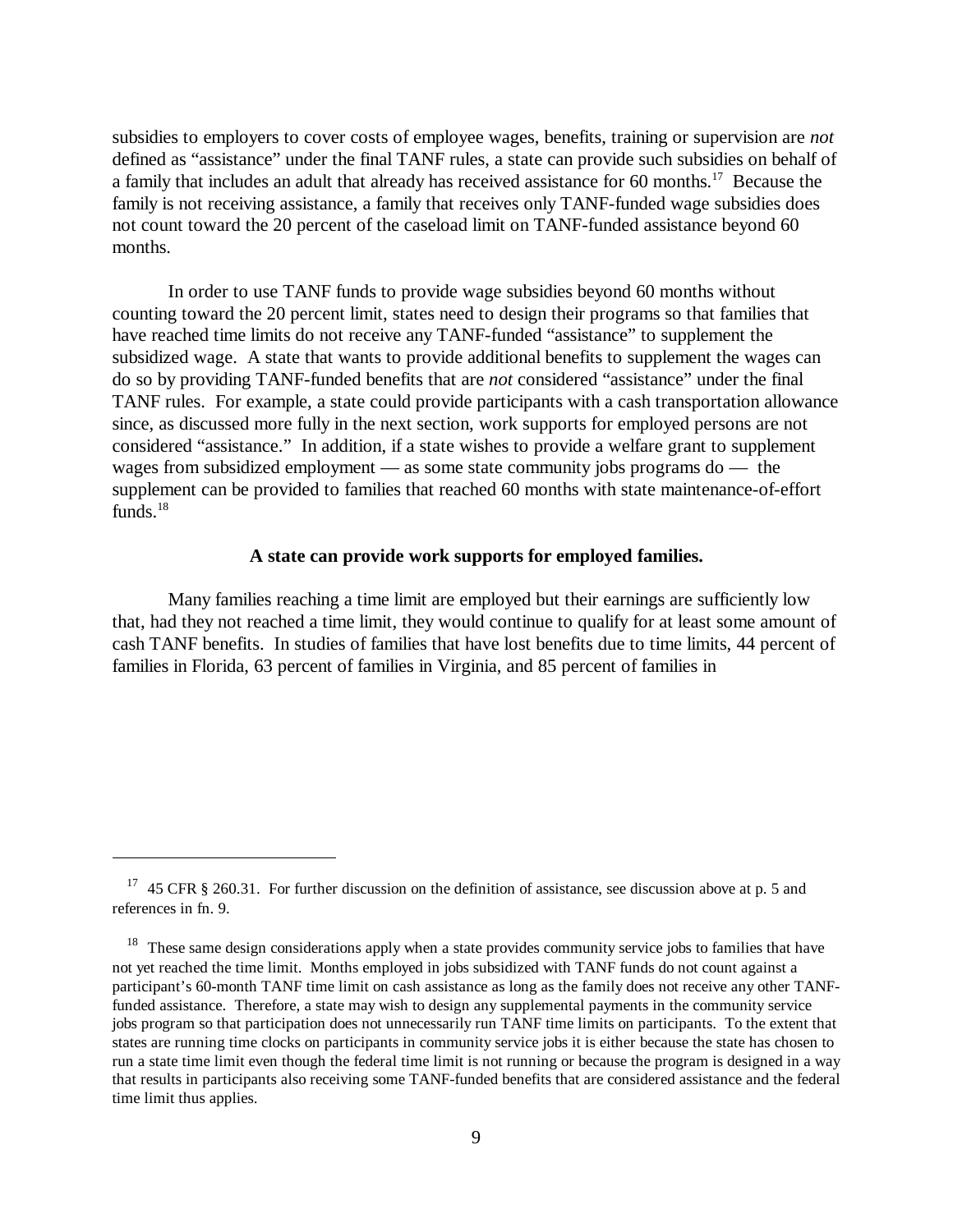#### **Time Limits and State "Make Work Pay" Policies**

The vast majority of states provide work incentives in their cash TANF programs so that a low-income working family does not lose cash assistance as soon as earnings reach the level of the family's welfare benefits. Instead, these "make work pay" approaches generally disregard a significant portion of earnings. For example, Illinois disregards two of every three dollars of earnings in determining eligibility for TANF and the amount of the welfare grant that a family will receive.

These work incentives allow a family to increase family income by combining earnings and a partial welfare grant, and thereby to reach a greater level of stability before exiting welfare. A recently-released study by Manpower Demonstration Research Corporation of the Minnesota Family Investment Program credits work incentives with increasing income and reducing poverty as well as significantly improving family well being. The study found dramatic declines in domestic abuse, an increase in marriage rates and, for children, better performance in school and fewer behavioral problems.\*

The MDRC report notes, however, that work incentives and time limits may work at cross purposes. On the one hand, enhanced earnings disregards increase family stability before leaving welfare but have a side effect of keeping families on welfare longer and using up months on the time clock. On the other hand, time limits may encourage working families to leave welfare quickly to "bank" their lifetime allocation rather than to benefit from the work incentives. In addition, working families that reach time limits may lose benefits because of the time limits and not because of increased income.

MDRC suggests several approaches states could take to address this tension between time limit policies and "make work pay" policies including the following:

- $\overline{\phantom{a}}$  States can "stop the clock" for families in which the adult is working substantial hours. Several states do this now. For example, if a parent is employed 30 hours per week the time clock does not run in Illinois and Rhode Island. In Delaware the state time clock stops if the parent is working 20 hours per week. Maryland stops the clock for all employed families. Louisiana stops the clock during the six month period when 100 percent of earnings are disregarded.
- $\bullet$  States can extend assistance to employed families when the 60-month time limit is reached. Two states — Florida and Utah — provide extensions based on employment when a family reaches the state's time limit but neither of these states provide such extensions beyond 60 months.\*\*
- $\bullet$  Instead of providing work incentives through the welfare system by disregarding a portion of earnings, states can provide supports for low-income workers outside the cash welfare system where time limits do not apply. One way to do this is to provide a worker stipend or other work supports as suggested in this paper.

\* Virginia Knox et al., *Reforming Welfare and Rewarding Work: A Summary of the Final Report on the Minnesota Family Investment Program*, Manpower Demonstration Research Corporation, May 2000, at http://www.mdrc.org/Reports2000/MFIP/MFIPSummary.htm.

\*\*In Florida, a family reaching the state's 24 or 36-month time limit can receive one month of extension based on each month of unsubsidized employment since October 1996. The total months of benefit receipt cannot exceed the state's 48-month lifetime limit. In Utah, families with recent work history that are working at least half time when they reach the state's 36-month time limit can receive an extension (until they reach 60 months of benefit receipt) if the employment is expected to continue.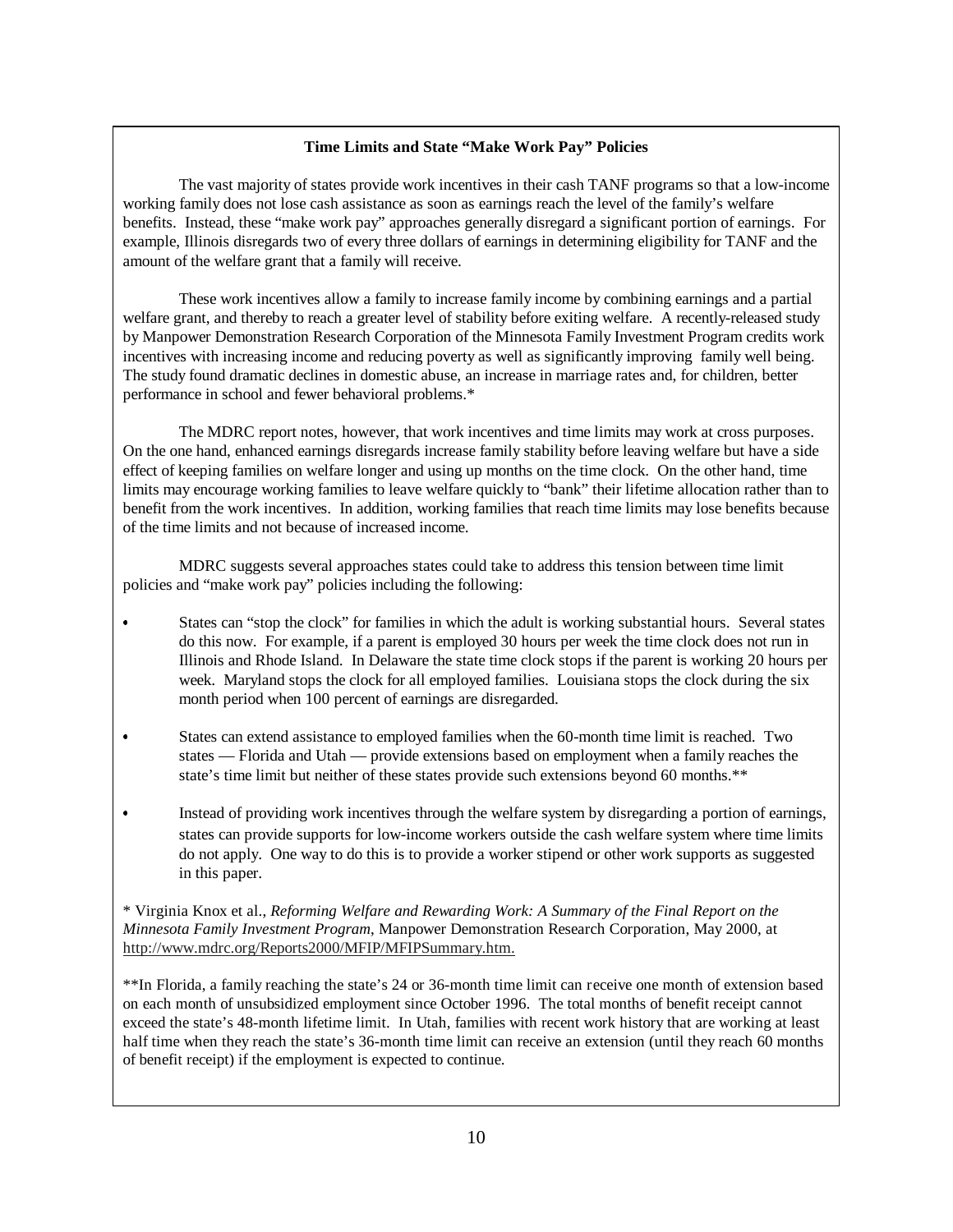Connecticut were employed when the time limit was reached.<sup>19</sup> As discussed in the box on page 10, state "make work pay" policies and state time limit policies may work at cross purposes. One approach that states could take to address this tension is to provide work supports to employed families that have left welfare. While states must provide Medicaid and Food Stamps to eligible families that have lost TANF due to time limits, and many states provide child care subsidies as well, few states provide any ongoing cash supports to working families that are not receiving cash welfare. These working families, however, were sufficiently poor to continue to qualify for welfare and lost the benefit not because of increased earnings but simply due to reaching a time limit. A recent study in Virginia found that employed families that lost TANF due to time limits had lower earnings and fewer benefits than employed families that left TANF for other reasons.<sup>20</sup>

The work support could be a general cash stipend to cover work expenses and payroll deductions or it could be a cash allowance to meet a specific need, such as transportation. A work support will serve families and the state most effectively if it is simple to administer, uniform and easy to understand. For example, a state could provide a flat monthly \$150 worker stipend to all families that qualify. Alternatively, a state could recognize that all working families have transportation needs and, for simplicity, provide all eligible families with a flat monthly transportation allowance of \$150 without tailoring the monthly allowance to documented and varying expenses.

Because work supports for employed families are not considered "assistance," a state could use federal TANF funds to pay for a stipend intended to cover work expenses without running TANF time clocks or after the 60-month TANF time limit has been reached. For example, a stipend of \$150 or \$200 per month reasonably can be considered as reimbursement for work expenses and a larger amount could be reasonable if it also covered transportation expenses. To the extent that the stipend exceeds an amount reasonably attributable to a work support, a state could use MOE funds for such an approach.

 <sup>19</sup> Dan Bloom et al., *The Family Transition Program: Implementation and Three-Year Impacts of Florida's Initial Time-Limited Welfare Program*, Table and Figure 4.1, Manpower Demonstration Research Corporation, April 1999, and Dan Bloom et al., *Connecticut Post-Time Limit Tracking Study: Six-Month Survey Results*, Table 2, Manpower Demonstration Research Corporation, January 1999, both available at http://www.mdrc.org. Anne Gordon et al., *Experiences of Virginia Time Limit Families in the Six Months After Case Closure: Results for an Early Cohort*, Mathematica Policy Research, November 1999 http://www.mathematica-mpr.com/vatimelimit.pdf. The high percentage of recipients who are employed when they reach the time limit in Connecticut results from the state's unusual earnings disregard. Because the state disregards all earnings that are below the poverty level, families with earnings in Connecticut are less likely to lose TANF benefits due to their income and instead are more likely to lose TANF benefits due to reaching a time limit. Similarly, Virginia also has an unusual work incentive policy that allows families to continue to receive welfare benefits until countable earned income (after deductions) reaches the federal poverty line. Connecticut and Virginia have two of the most generous "make work pay" policies in the nation.

 <sup>20</sup> Anne Gordon et al., *Experiences of Virginia Time Limit Families in the Six Months After Case Closure: Results for an Early Cohort*, Tables III.9 and III.10, Mathematica Policy Research, November 1999, available at http://www.mathematica-mpr.com/vatimelimit.pdf.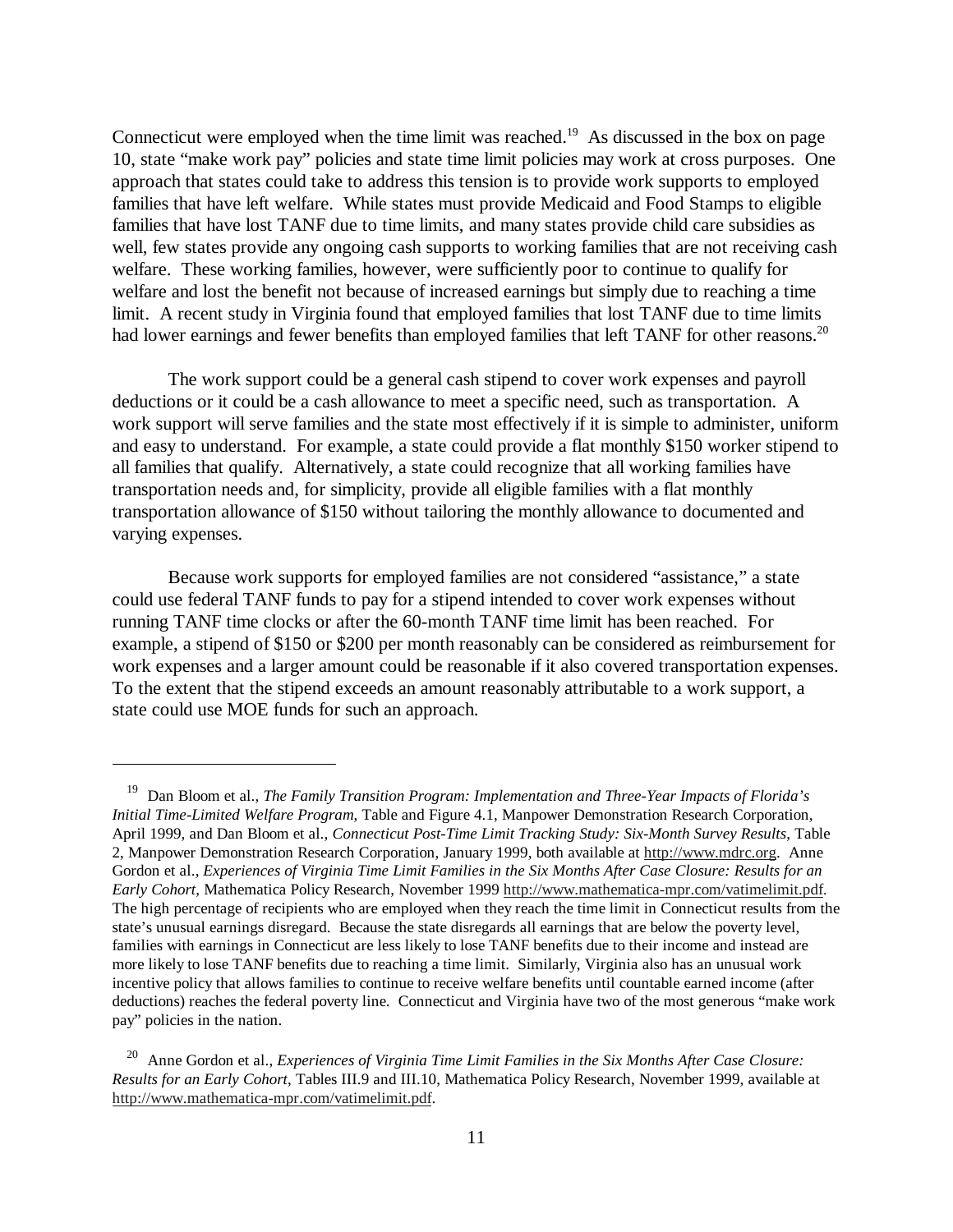A state that chooses to provide cash work support stipends to employed families not receiving cash welfare will need to decide what groups of families to cover. Stipends could be provided solely to employed families that have left TANF due to time limits, to all employed families that have left welfare, or to all low-income families regardless of past welfare receipt. A worker stipend that is broadly available to all families below a specified income level has the advantage of treating all low-income families equally regardless of current or recent welfare receipt. Such an approach could assist state efforts to divert families from entering the welfare caseload. The amount that the state is willing to spend supporting low-income working families ultimately may be the key factor in shaping the state's choice about which families qualify for such benefits.

If a state chooses to make a more limited investment and wants to focus on the impact of time limits on low-income working families, the state should still consider targeting the assistance to *all* families leaving welfare and not just families that leave due to reaching time limits. While a benefit that is limited only to families *reaching* time limits initially may appear to be a more targeted response, many employed families may choose to leave welfare before reaching a time limit in order to "bank" remaining months for an emergency. By limiting post-assistance work supports only to families that run out the time clock, a state could undermine its time limit policy. By making a work support available to a family with earnings that has left welfare, a state could encourage a family to leave welfare before it reaches a time limit and before the earnings place the family above the earnings limits. For example, a family with earnings that continues to qualify for \$150 per month of cash TANF benefits could choose to leave welfare and receive a work stipend of \$150 instead. Providing a work support stipend to all families leaving welfare — both families that have reached time limits and families that want to leave welfare before they reach time limits — assists working families and furthers state time limit policies.

A state also will need to decide whether to provide work support stipends on a timelimited basis or to continue providing the support so long as the family remains at a certain income level, for example, below 150 or 200 percent of the federal poverty line. A time-limited stipend that ends before the family reaches an adequate level of income may not fulfill goals for achieving family stability. Continuing stipends until a certain income level is exceeded, while more costly, better furthers state policy goals. The key factor influencing the duration for which work supports will be available is likely to be funding.

In general, states have not used the flexibility available to them to provide work supports to low-income working families not receiving cash welfare. A few states, however, have begun to make efforts in this direction. Texas recently established a pilot project that will provide "postemployment stipends" of at least \$1,200 a year to families that have left welfare for work. In addition, a number of states provide transportation assistance to families that have left welfare for work or to low-income working families regardless of current or recent welfare receipt. For example, families in Virginia can receive transportation assistance to support work for up to 12 months after a family has left welfare and families in New Mexico with income below the poverty level can receive transportation assistance.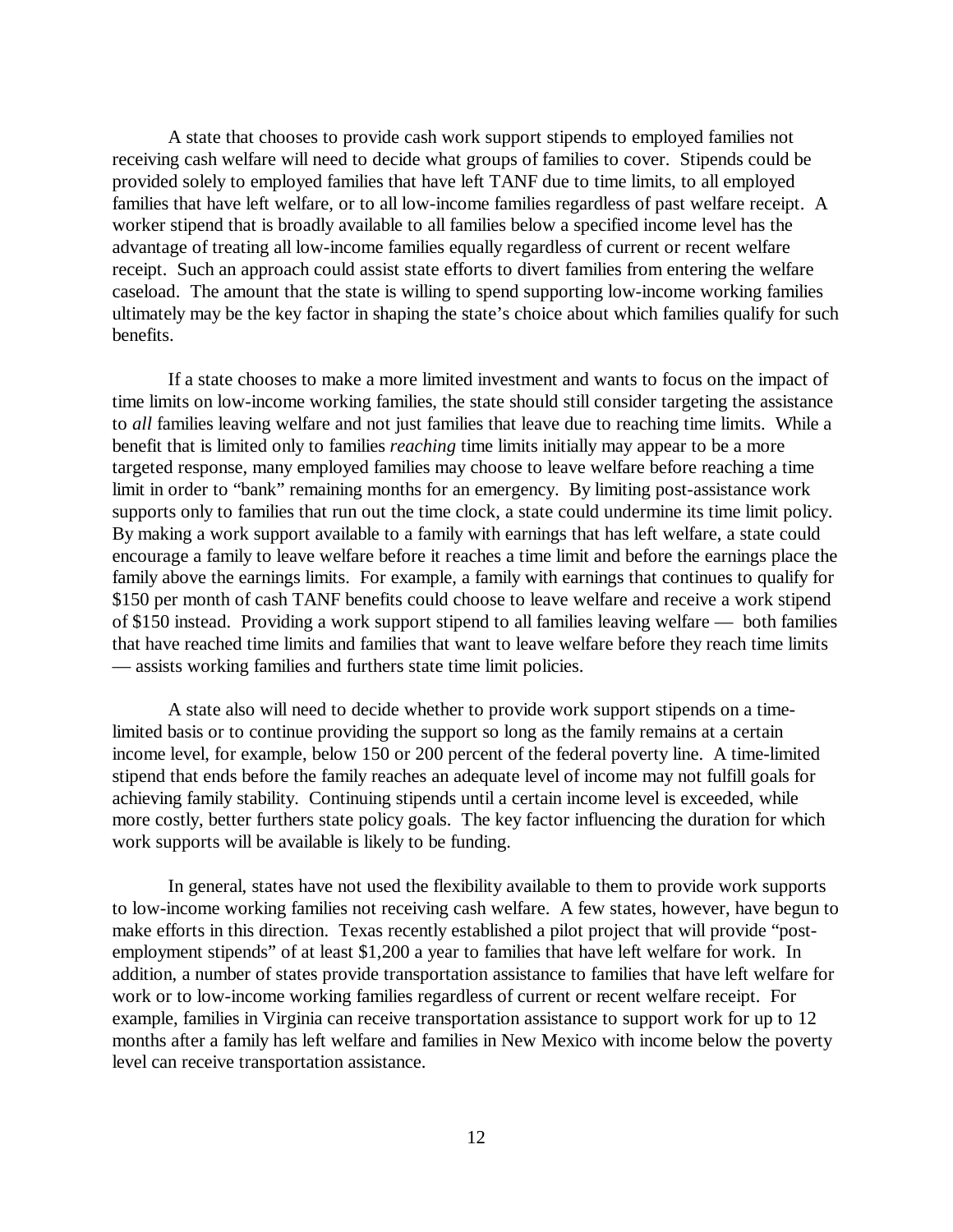States also could provide other supports to families that have lost TANF cash assistance due to time limits or that have left welfare for work. Several states have implemented programs that assist some low-income working families that have left welfare with their housing costs to ensure that the loss of welfare does not lead to housing instability. For example, Connecticut provides vouchers for up to one year after a family loses TANF due to time limits that pay rental costs exceeding about 40 percent of family income. New Jersey offers vouchers for three years to families leaving welfare with incomes below 150 percent of the poverty line and decreases the subsidy over time. These programs are limited in size and do not serve all families leaving TANF. Because housing benefits fall within the definition of assistance under the final TANF rules, a state taking this approach should structure the benefits separately with state MOE funds.<sup>21</sup>

#### **A state can allow extensions to families that need them beyond a 20 percent limit.**

Most states have set some criteria under which a family reaching the time limit can receive an extension and continue to receive benefits. The most common bases for an extension are domestic violence (24 states), the adult has made a good faith effort but is still unemployed or underemployed (20 states), or the adult is disabled (18 states) or is caring for a household member who is disabled (14 states). Some states also extend assistance for families residing in areas of high unemployment (7 states) or for families that need additional time to complete education or training  $(7 \text{ states})^{22}$  A number of states, including many of those that adopted the federal 60-month time limit, have adopted general language about extensions based on hardship or domestic violence but have not yet developed specific extension criteria.

There is necessarily a tension between policies identifying circumstances under which a family can receive an extension and a cap on the number of families that can receive an extension even if they otherwise qualify. For example, if a state has decided that a family with a parent who is disabled can receive an extension but also has placed a cap of 20 percent of the caseload on the number of extensions, some families with a parent who is disabled may be denied an extension solely because the cap has been reached.<sup>23</sup> In addition, a cap on extensions may lead policymakers to set criteria that allow extensions only under very narrow circumstances even

 <sup>21</sup> For more information about such programs and design considerations, see Barbara Sard and Jeff Lubell, *The Increasing Use of TANF and State Matching Funds to Provide Housing Assistance to Families Moving from Welfare to Work*, Center on Budget and Policy Priorities, February 2000, at http://www.cbpp.org/2-17-00hous.pdf.

 $22$  Details of states extension policies available from the State Policy Documentation Project at http://www.spdp.org.

<sup>&</sup>lt;sup>23</sup> Studies indicate that parents with disabilities may constitute more than 20 percent of state welfare caseloads. See, Eileen Sweeney, *Recent Studies Indicate That Many Parents Who Are Current or Former Welfare Recipients Have Disabilities or Other Medical Conditions*, Center on Budget and Policy Priorities, February 2000, at http://www.cbpp.org/2-29-00wel.htm.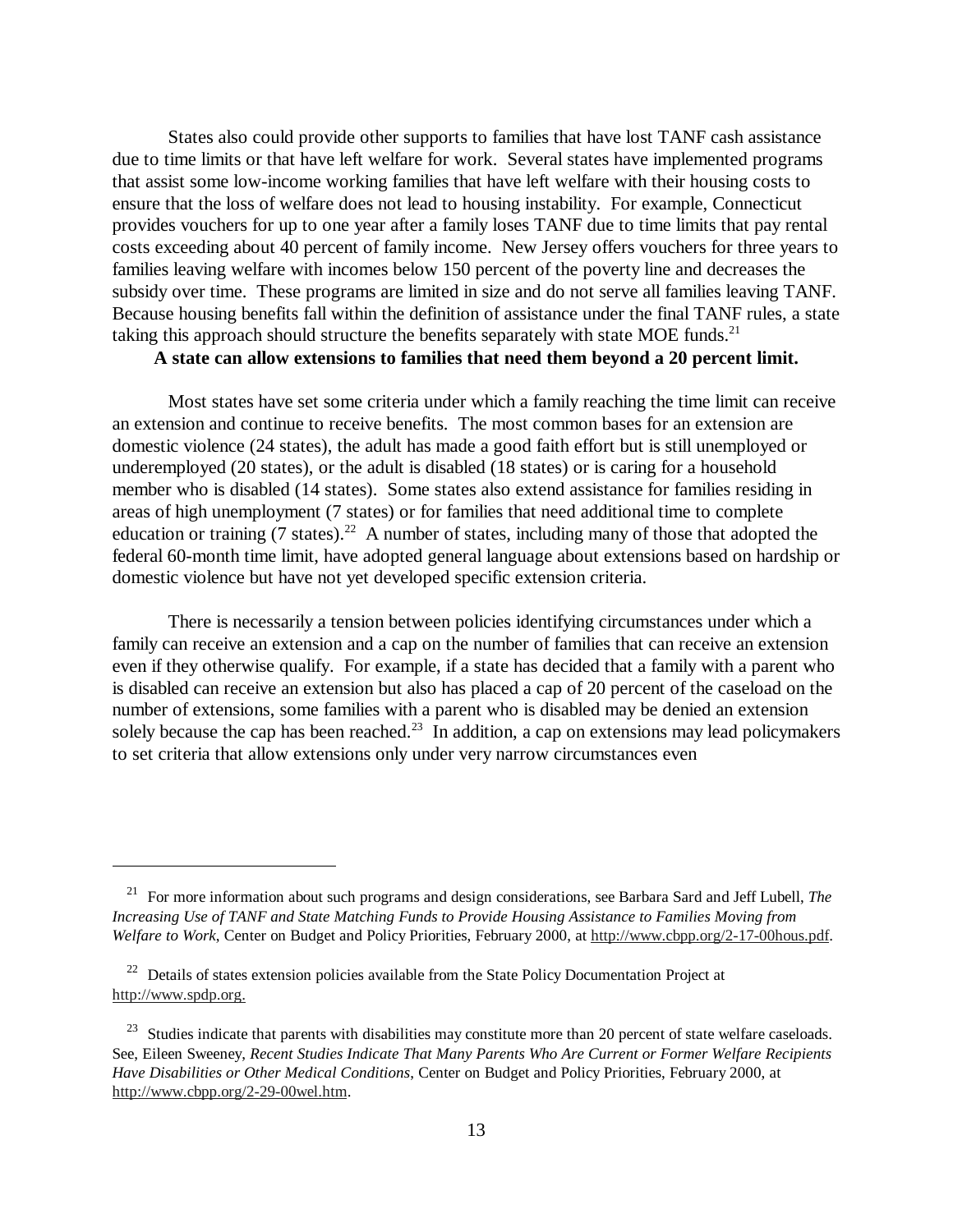#### **Good Faith Effort Extensions for Families that Are "Playing by the Rules"**

Twenty states provide extensions of time limits for a family in which the adult has made a good faith effort to find employment but remains unemployed — or underemployed — when the family reaches a time limit. These states generally require that the adult participate in work activities to receive the extension. A number of these states also require that the adult has a history of work participation in order to qualify for an extension. For example, in Virginia a family cannot receive an extension based on good faith effort if it has previously received a sanction for nonparticipation in work activities. In Tennessee, to qualify for a good faith effort extension, the adult must be currently complying and not have been previously sanctioned for more than three months.

As states refine their time limit extension policies, it is likely that some will adopt or continue policies that provide extensions for families that have made a good faith effort and still need assistance. In addition, some states may decide to disqualify families that they determine have not made a good faith effort — based on a history of sanctions — even if they otherwise meet the state's criteria for extension based, for example, on hardship. A state that adopts good faith effort extension policies should consider using a compliance-oriented approach that recognizes the current efforts of a family to participate in work activities and to cure any past non-compliance.

Connecticut provides a good model for a compliance-oriented approach to good faith extensions. In Connecticut, a family with more than one sanction generally cannot qualify for a good faith effort extension of the state's 21-month time limit except that a family may "restore good faith" through successful compliance with a new work plan. Families at risk of not receiving a time limit extension are referred to the state's WorkSteps program from which they receive an assessment and case management services to assist compliance with TANF work activities. A family with a history of sanction can thus qualify for an extension upon compliance with the Individual Performance Contract developed through the WorkSteps program. The majority of families that have been referred to WorkSteps because they could not qualify for a good faith extension have come into compliance and been able to continue to receive assistance, if needed. Further information about the WorkSteps program is found at http://www.welfareinfo.org/jandecpromising.htm, and http://www.ctfsa.org/esp.html.

though other families are equally needy in order to ensure they stay within the ceiling. Even in states that have not formally limited extensions to 20 percent of the caseload, the criteria for extensions may be developed with a goal that the policies should result in extensions to no more than 20 percent of the caseload.

In 17 states, extensions generally are limited to 20 percent of the caseload, carrying over the limit in the federal welfare law. The 20 percent limit, however, only applies to federal TANF funds. There is no federal time limit on state MOE funds but these states have imposed, perhaps not always deliberately, a 20 percent limit on the state funds as well. Since there is no federal limit on the number of families that can receive MOE-funded assistance beyond 60 months, all states have flexibility to provide such assistance without a limit. A state wishing to do so simply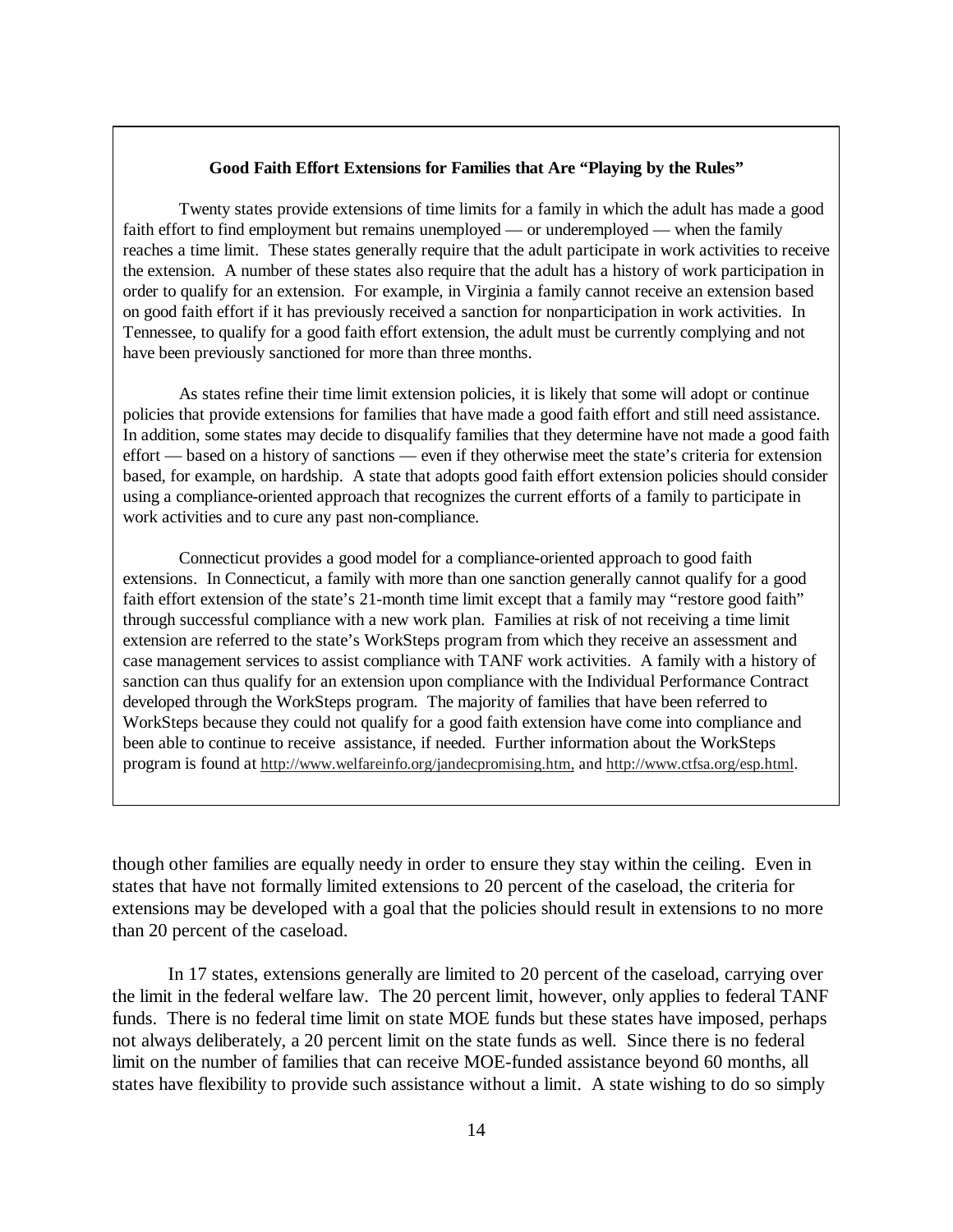#### **How is the 20 percent limit on federal TANF assistance beyond 60 months calculated?**

The federal welfare law allows states to use federal TANF funds to extend benefits beyond 60 months for up to 20 percent of the caseload by reason of hardship or if a family member has been battered or subjected to extreme cruelty. 42 U.S.C.  $\S$  608(a)(7)(C); 45 CFR  $\S$  264.1.

The limit is based on 20 percent of the average monthly number of families receiving assistance during the current fiscal year or, at state option, the immediately preceding fiscal year. It is *not* based on 20 percent of the caseload at the time welfare reform was implemented. The denominator — all families receiving assistance — is based on all families receiving assistance including families that are not subject to the time limit. Thus, although child-only cases (with no adult on the grant) and certain other cases are not subject to the time limit, they are included in the total on which the 20 percent is calculated.

Time limit extensions for domestic violence victims under the Family Violence Option count toward the 20 percent limit but a state will not be penalized for exceeding the 20 percent limit based on FVO waivers. The final TANF rules issued in April 1999 set forth this policy protecting states from TANF penalties when they grant time limit extensions pursuant to the Family Violence Option. This was an unsettled question at the time that many states adopted their time limit policies and some states adopted time limit language that limits extensions based on domestic violence together with hardship extensions to the 20 percent cap. About one-third of the states have imposed a 20 percent limit on extensions. All but two of those states only allow extensions based on domestic violence within the 20 percent limit. (The exceptions are Rhode Island and Florida which, even before the final TANF rules were issued, had adopted policies allowing extensions based on domestic violence in addition to the state's 20 percent limit on extensions.) Since states will not be penalized if they provide extensions to more than 20 percent of the caseload due to waivers of time limits under the Family Violence Option, other states may want to adjust their policies to conform to this new opportunity available under the final TANF rules.

needs to ensure that any assistance to those families exceeding the federal 20 percent limit on assistance beyond 60 months is paid for with MOE funds. These are not additional funds but are merely a portion of the funds the state already is spending on needy families.<sup>24</sup>

<sup>&</sup>lt;sup>24</sup> This often is referred to as segregated state funding. All states use both TANF and MOE funds to pay TANF cash grants. If a state commingles the funds together to provide assistance to each family, the federal TANF time limit applies to all assistance paid. However, a state can use the federal TANF funds to provide assistance to families that have not reached a 60-month time limit as well as families beyond 60 months up to the 20 percent limit and use MOE funds to provide assistance to families beyond 60 months in excess of the 20 percent limit. (A state also could use MOE funds to provide assistance to those families not subject to TANF time clocks before the family reaches the 60-month limit. For example, Illinois, Maryland and Rhode Island provide MOE funds to employed families so that TANF time clocks do not run for such families.) For further discussion, see Liz Schott, *State Choices on Time Limit Policies in TANF-funded Programs*, Center on Budget and Policy Priorities, September 1998, available at http://www.cbpp.org/9-1-98wel.htm.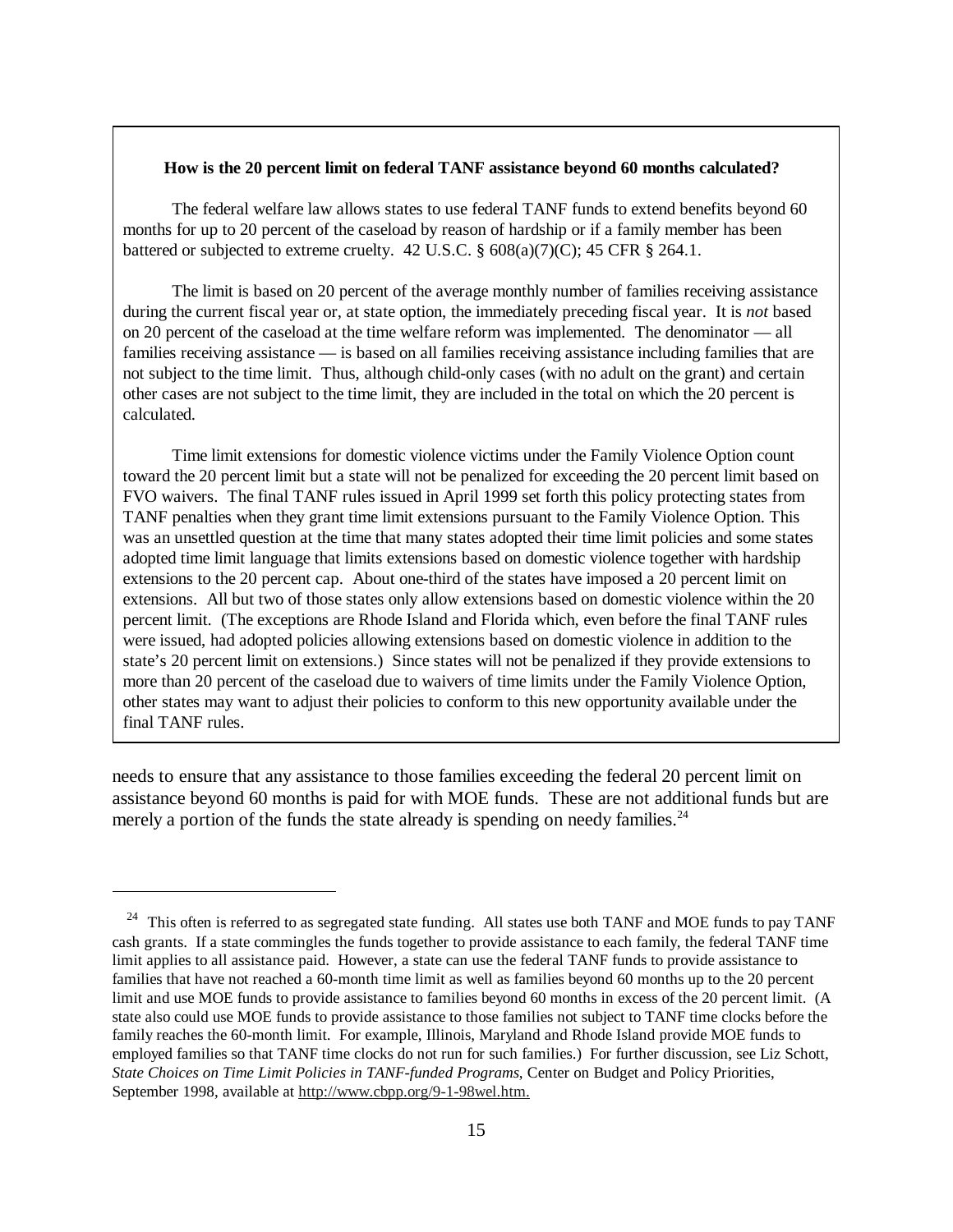State policymakers may not have understood the flexibility they had under the federal TANF law to provide extensions beyond 20 percent of the caseload when they initially set their state time limit policies. They also may not have wanted to dilute a strong message that time clocks were running on families. However, as families increasingly begin to reach time limits, there are several reasons why policymakers may not want to limit extensions to 20 percent of the caseload. First, as caseloads have declined by half under welfare reform, the number of families that can be covered under the 20 percent limit in 2001 will be much smaller than the number of families that would have been covered in 1996. The number of families that are most likely to need assistance after five years — those with barriers to employment — may not decline as much as the caseload as a whole and thus may be a larger percentage of the caseload than in 1996. For example, consider a state with 100,000 families on assistance in 1996 when the legislature estimated that no more than 20,000 families — representing 20 percent of the caseload — would need benefits beyond five years. By 2001 the state's caseload may have declined to 45,000 and 20 percent of the caseload would be 9,000 families. However, the number of families needing benefits beyond five years only may have declined to 15,000, or 33 percent of the caseload.

Second, the number of families reaching the lifetime TANF time limit and still in need is likely to exceed 20 percent at some point in time. Families often have multiple short spells on welfare so they may not have received welfare continuously since the state's time limit began. Even if no more than 20 percent of families need extensions when a state initially reaches its time limit, additional families will require extensions over time and the 20 percent limit eventually will be inadequate to cover all families with continuing need. Minnesota estimates that 12 percent of the caseload with continuing need will reach the state's 60-month time limit initially in July of 2002, but that this number will cumulatively grow and reach 20 percent of the caseload within two years.25 After that, a 20 percent limit would be inadequate. Research based on past receipt of public assistance under the AFDC program estimated that 41 percent of families would reach a cumulative 60 months of benefits within an eight year period.<sup>26</sup>

#### **A state can provide safety net assistance if no other aid is available.**

Some states have chosen to continue to provide some basic assistance for a family that has exhausted time-limited aid and extensions. These policies recognize that a state's time limit policies may not provide sufficient protection for all families and that other back-up aid may be needed under certain circumstances. These programs primarily provide vendor or voucher payments so that, while the basic needs of the family are provided, the parent receives very little or nothing in the form of a cash payment.

 <sup>25</sup> *Report to the Legislature on the 60-Month Limit on Receipt of Temporary Assistance for Needy Families (TANF) Funded Assistance: Implications and Recommendations*, Minnesota Department of Human Services, January 2000. The executive summary is available at http://www.dhs.state.mn.us/ecs/welfare/exesumm.htm.

 <sup>26</sup> Greg Duncan at al., *Time Limits and Welfare Reform: New Estimates of the Number and Characteristics of Affected Families*, April 1997, available at http://www.jcpr.org/wpfiles/limit121.pdf.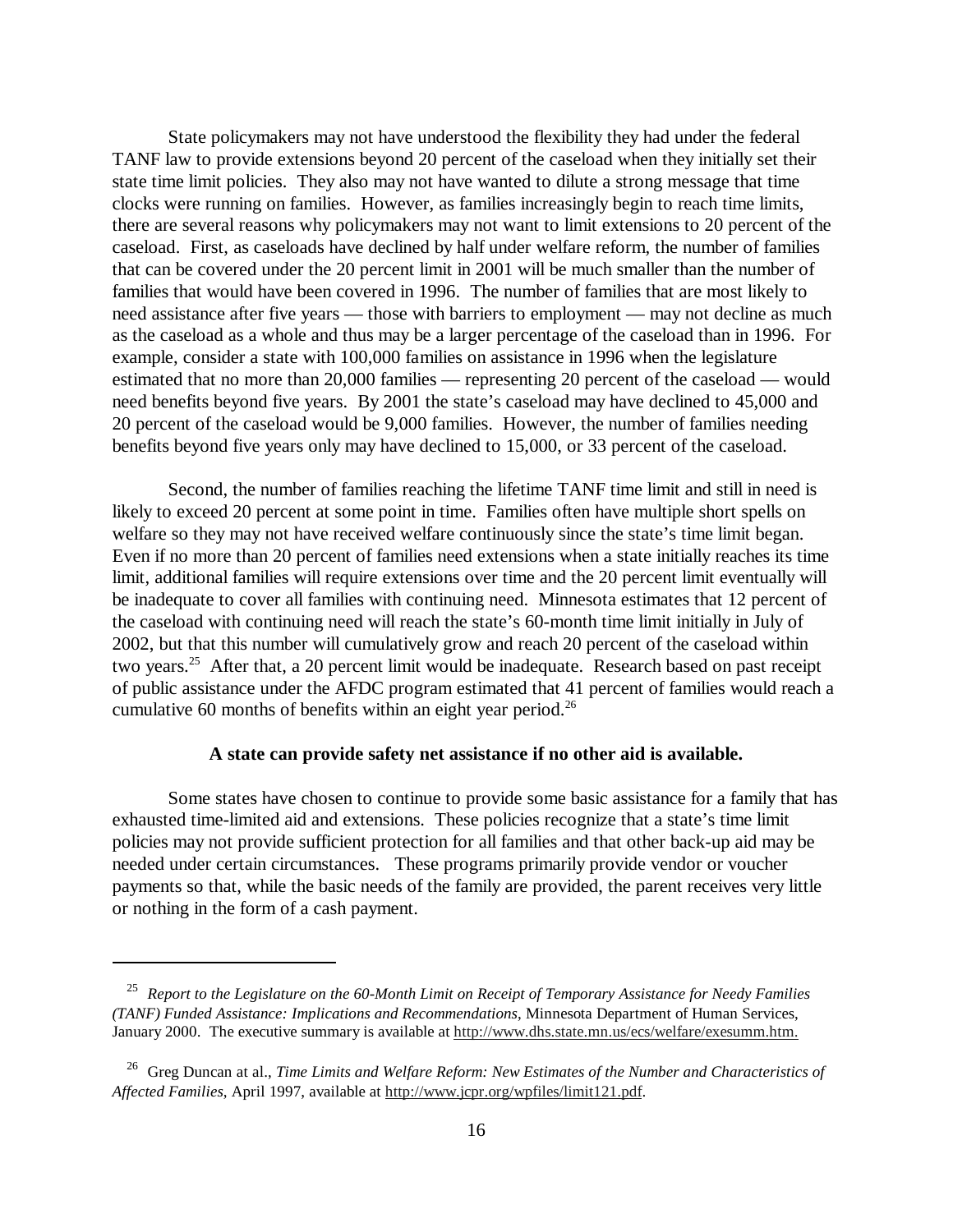New York has a state-funded "Safety Net Assistance" program for families that can no longer receive assistance under its TANF-funded program due to the state's 60-month time limit. The benefit levels are the same as those in the state's TANF program, but the benefits are provided primarily by vendor payments rather than in cash. Specifically, the shelter and utilities portions of the benefits are provided through vouchers to the landlord and utility company; a small amount of the benefit (no more than 20 percent) is available to the family in cash. The remainder, if any, is paid through an electronic benefit transfer system which allows the recipient to purchase needed items at participating businesses.

Connecticut has established a state Safety Net program which serves families that have reached the state's 21-month time limit and do not qualify for an extension. The program is administered through a contract with local family service agencies. Families participating in the safety net program receive a comprehensive assessment of work readiness and intensive case management as well as vouchers or vendor payments to meet the family's basic needs such as food, clothing, and shelter. $27$ 

State safety net benefits can be funded with state MOE dollars. As previously discussed, the federal welfare law explicitly allows state MOE funds to be used to assist families that have exhausted the 60-month time limit on federal TANF funds.<sup>28</sup> When a state uses MOE funds in a program that receives no federal TANF funds — often referred to as a "separate state program" — federal requirements such as time limits and federal work requirements do not apply. While a state can impose whatever work requirements it wishes in its safety net program, it will have greater flexibility to accommodate the special needs of long-term recipients than if it needed to meet federal work participation rates.

## **Conclusion**

Families are reaching time limits now in a number of states and will be reaching time limits in the next year or two in nearly all other states. This is a good opportunity for states to revisit and add to their time limit approaches in light of the recent changes in state TANF caseloads and

 $27$  Additional information about Connecticut's safety net program can be found in a summary prepared by the Welfare Information Network, available at http://www.welfareinfo.org/jandecpromising.htm, and at the website of the Connecticut Council of Family Service Agencies at http://www.ctfsa.org/esp.html.

<sup>&</sup>lt;sup>28</sup> A state also could use *federal* TANF funds to provide safety net assistance to families that have not reached the 60-month TANF time limit. (As discussed above, a state also can use TANF funds beyond 60 months for up to 20 percent of the state's TANF caseload; this could include funds used for safety net assistance.) For example, Connecticut provides safety net assistance to some families that have reached the state's 21-month time limit and these families have not yet reached the TANF 60-month time limit. As discussed above, however, a safety net program that is wholly state-funded, and receives no federal TANF funds, provides a state with greater flexibility. For this reason, the better approach would be to design a safety net program as a separate state program. Accordingly, Connecticut uses state MOE funds to provide safety net assistance to families.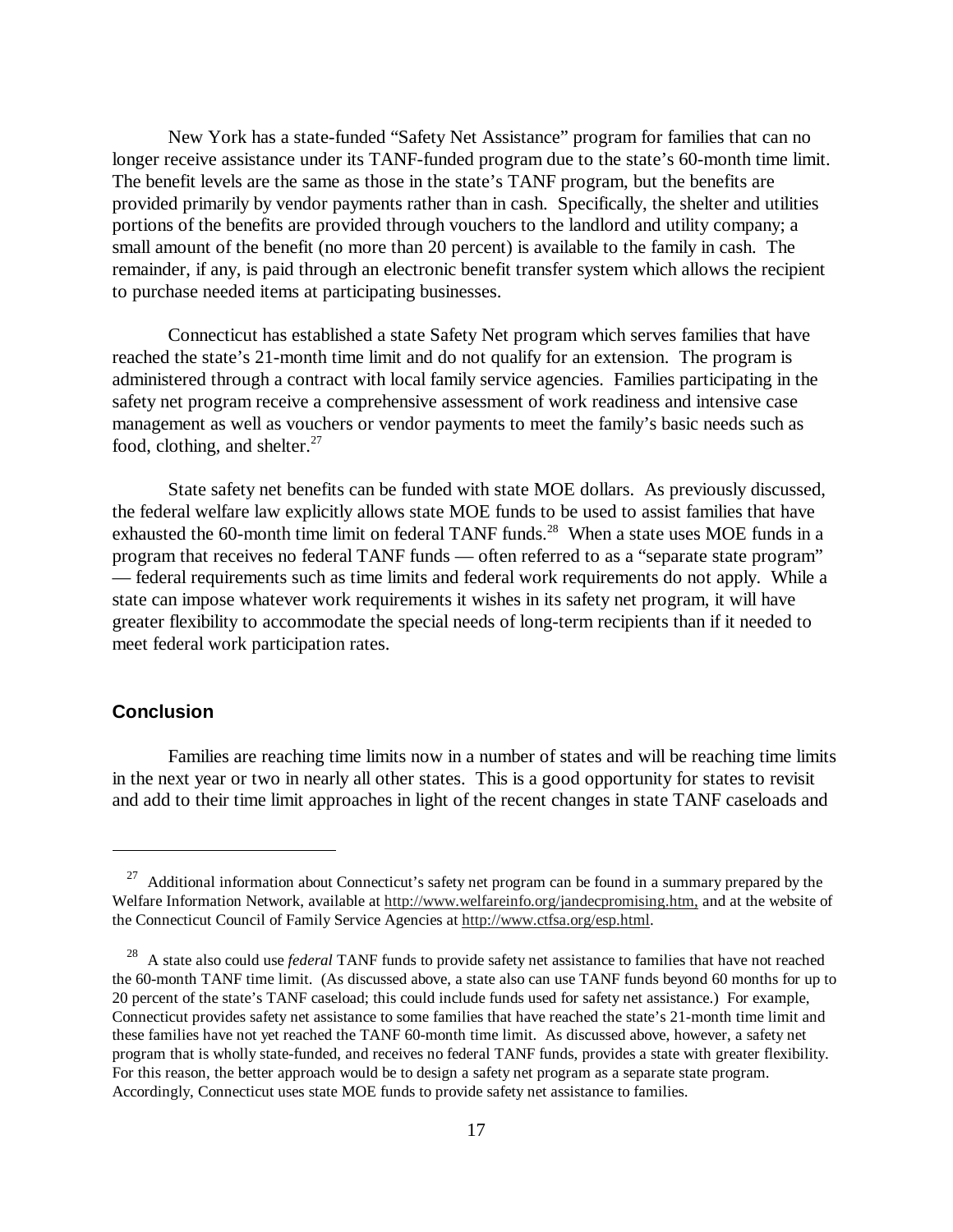the clarified and expanded flexibility that states have under the final TANF rules. As discussed above, the range of options available to states to assist families reaching time limits is not limited to the criteria it adopts for extension of time limits. In designing policies to assist families reaching time limits, states will find they are better able to respond to family needs and accomplish state welfare goals if they look beyond extension policies to a wider array of options.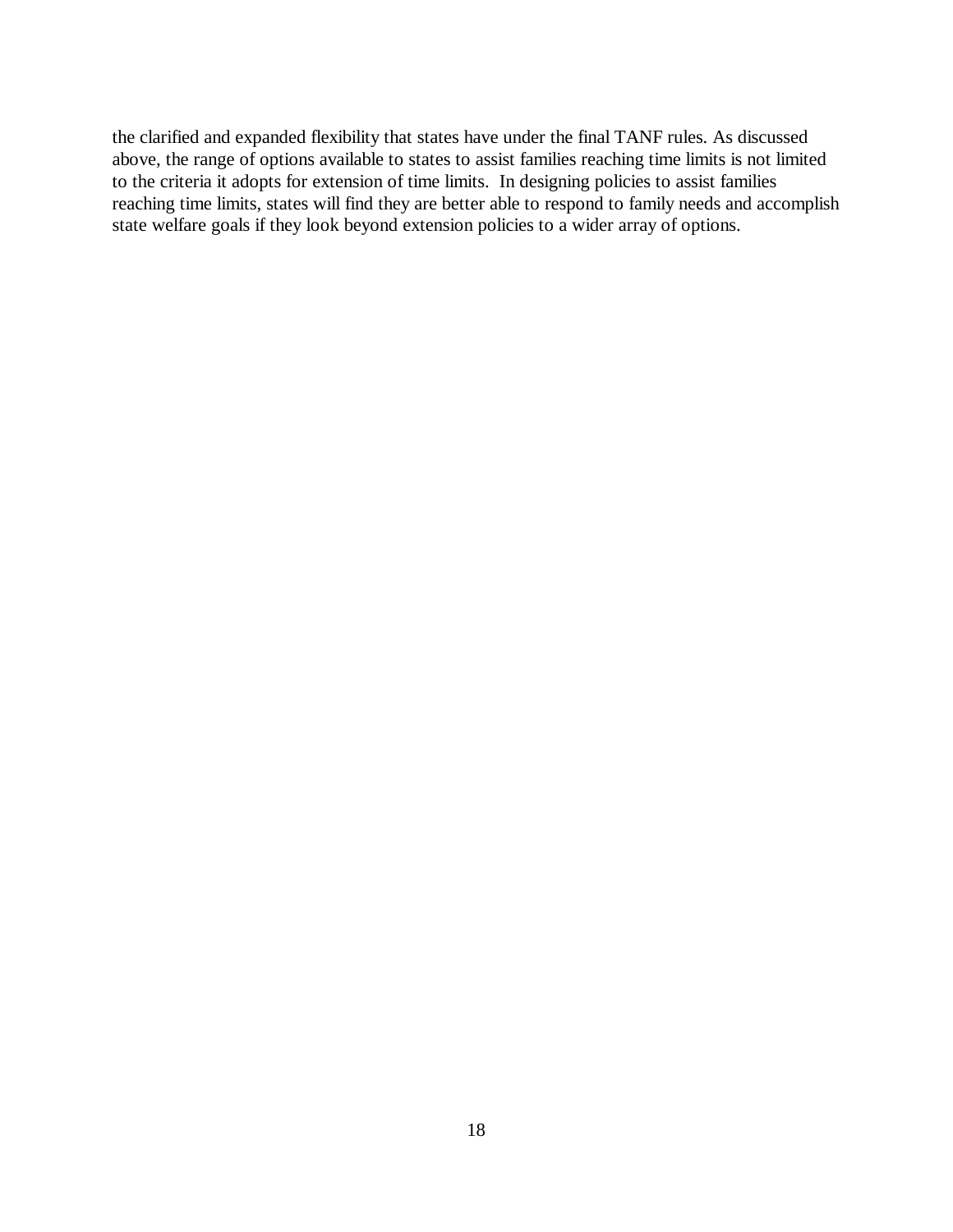| <b>State</b>  | <b>Date Families</b><br><b>First Reach Any</b><br><b>Time Limit</b> | <b>Fixed-Period Time Limit</b>                                                  | <b>Lifetime Time Limit</b>                                                 |
|---------------|---------------------------------------------------------------------|---------------------------------------------------------------------------------|----------------------------------------------------------------------------|
| Alabama       | December 2001                                                       |                                                                                 | 60-month                                                                   |
| Alaska        | <b>July 2002</b>                                                    |                                                                                 | 60-month                                                                   |
| Arizona       | November 1997                                                       | 24 in 60 months<br>Time limit on adults only;<br>benefits continue to children. |                                                                            |
| Arkansas      | <b>July 2000</b>                                                    |                                                                                 | 24-month                                                                   |
| California    | January 2003                                                        |                                                                                 | 60-month; (time limit on<br>adults only; benefits<br>continue to children) |
| Colorado      | <b>July 2002</b>                                                    |                                                                                 | 60-month                                                                   |
| Connecticut   | November 1997                                                       |                                                                                 | 21-month                                                                   |
| Delaware      | October 1999                                                        | 48 in 96 months                                                                 |                                                                            |
| Dist. of Col. | March 2002                                                          |                                                                                 | 60-month                                                                   |
| Florida       | October 1998*                                                       | 24 in 60 months (or 36 in 72<br>months)                                         | 48-month                                                                   |
| Georgia       | January 2001                                                        |                                                                                 | 48-month                                                                   |
| Hawaii        | December 2001                                                       |                                                                                 | 60-month                                                                   |
| Idaho         | <b>July 1999</b>                                                    |                                                                                 | 24-month                                                                   |
| Illinois      | <b>July 2002</b>                                                    |                                                                                 | 60-month                                                                   |
| Indiana       | August 1997                                                         |                                                                                 | 24-month; (time limit on<br>adults only; benefits<br>continue to children) |
| Iowa          | January 2002                                                        |                                                                                 | 60-month                                                                   |
| Kansas        | October 2001                                                        |                                                                                 | 60-month                                                                   |
| Kentucky      | November 2001                                                       |                                                                                 | 60-month                                                                   |
| Louisiana     | January 1999                                                        | 24 in 60 months                                                                 | 60-month                                                                   |

# **Time Limit Policies in State TANF Programs**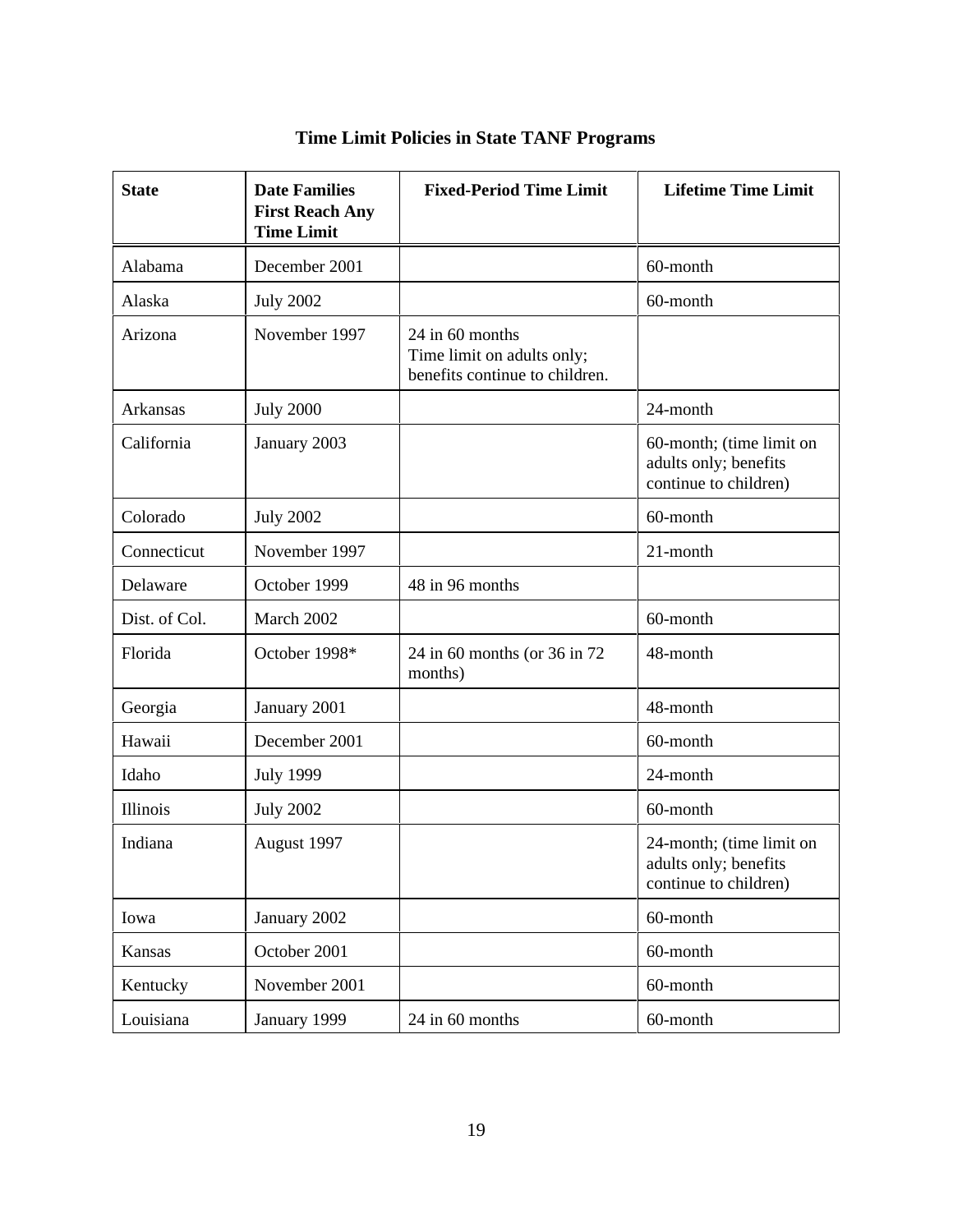| <b>State</b>   | <b>Date Families</b><br><b>First Reach Any</b><br><b>Time Limit</b> | <b>Fixed-Period Time Limit</b>                                       | <b>Lifetime Time Limit</b>                                                 |
|----------------|---------------------------------------------------------------------|----------------------------------------------------------------------|----------------------------------------------------------------------------|
| Maine          | November 2001                                                       |                                                                      | 60-month; (time limit on<br>adults only; benefits<br>continue to children) |
| Maryland       | January 2002                                                        |                                                                      | 60-month; (time limit on<br>adults only; benefits<br>continue to children) |
| Massachusetts  | December 1998                                                       | 24 in 60 months                                                      |                                                                            |
| Michigan       | No time limit                                                       |                                                                      |                                                                            |
| Minnesota      | <b>July 2002</b>                                                    |                                                                      | 60-month                                                                   |
| Mississippi    | October 2001                                                        |                                                                      | 60-month                                                                   |
| Missouri       | <b>July 2002</b>                                                    |                                                                      | 60-month                                                                   |
| Montana        | February 2002                                                       |                                                                      | 60-month                                                                   |
| Nebraska       | December 1998*                                                      | 24 in 48 months                                                      |                                                                            |
| Nevada         | January 2000                                                        | 24 months of assistance<br>followed by 12 months of<br>ineligibility | 60-month                                                                   |
| New Hampshire  | October 2001                                                        |                                                                      | 60-month                                                                   |
| New Jersey     | April 2002                                                          |                                                                      | 60-month                                                                   |
| New Mexico     | <b>July 2002</b>                                                    |                                                                      | 60-month                                                                   |
| New York       | December 2001                                                       |                                                                      | 60-month; (families then<br>eligible for Safety Net<br>Assistance program) |
| North Carolina | August 1998                                                         | 24 months of assistance<br>followed by 36 months of<br>ineligibility | 60-month                                                                   |
| North Dakota   | <b>July 2002</b>                                                    |                                                                      | 60-month                                                                   |
| Ohio           | October 2000                                                        | 36 months of assistance<br>followed by 24 months of<br>ineligibility | 60-month                                                                   |
| Oklahoma       | October 2001                                                        |                                                                      | 60-month                                                                   |
| Oregon         | <b>July 1998</b>                                                    | 24 in 84 months                                                      |                                                                            |